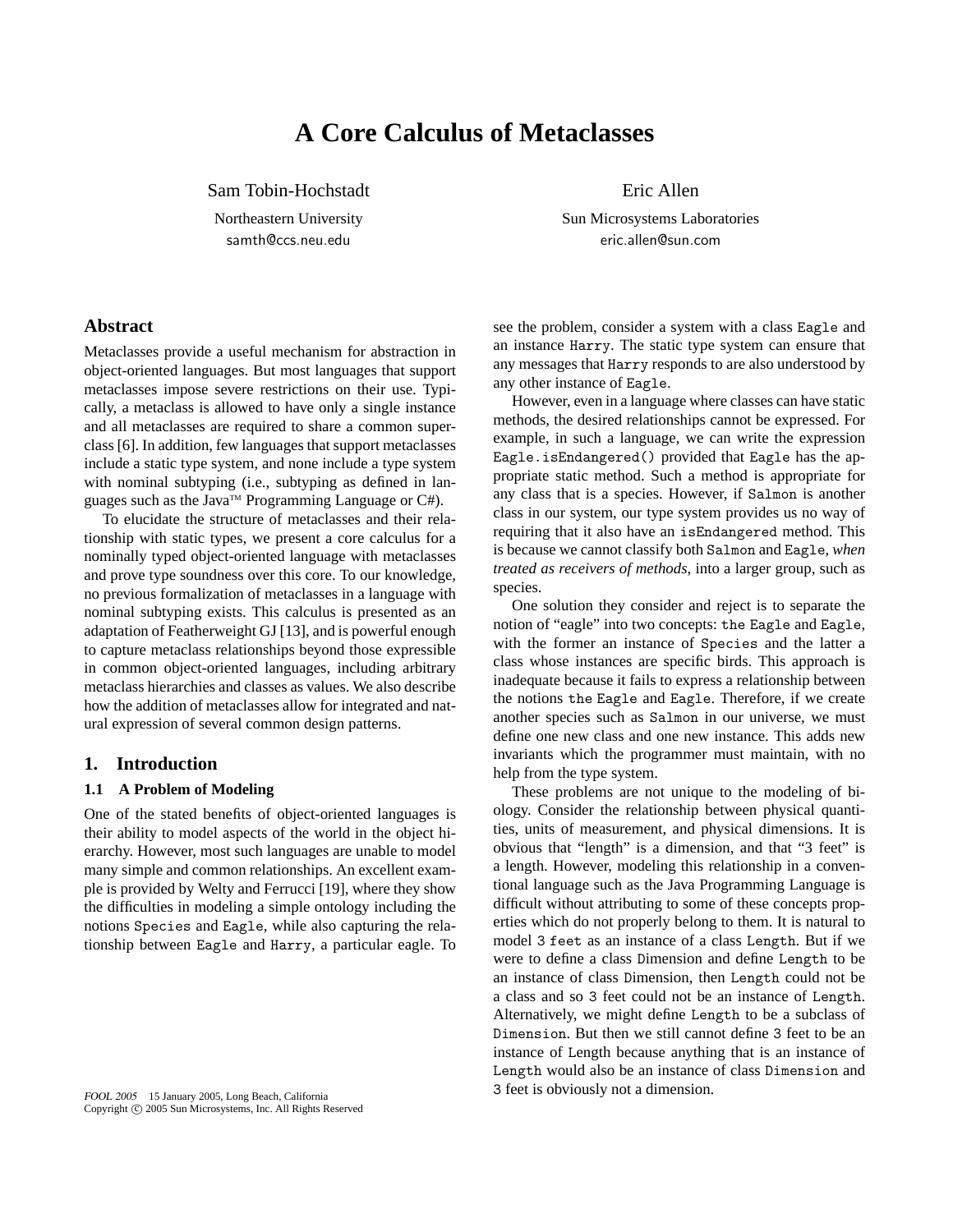The fundamental problem that both these examples illustrate is that we are unable to describe multi-level instanceof hierarchies. Everything must be either a class or an instance. Classes cannot be instances of classes, and instances cannot have instances. The solution to this problem is to remove these divisions, and allow the relationships we want to have a natural expression in our language.

### **1.2 Some Previous Solutions**

In order to overcome this limitation in expressiveness described above, several object-oriented languages that are not statically typed, such as Smalltalk, Python, and Self, allow for more flexible object relationships [11], [14], [18]. In the case of Smalltalk and Python, classes are instances of metaclasses. Static members of a class are modeled as ordinary members of the corresponding metaclass. But in both of these languages there are important limitations on expressiveness. For example, in Smalltalk, the metaclass hierarchy is only two levels deep. If we want to represent the relationships "A is an instance of B", "B is an instance of C", and "C is an instance of D", we can only do this in Smalltalk if D is the special Smalltalk class Metaclass. This does not allow the multi-level hierarchies required to model the examples discussed above [11]. Self, on the other hand, is a prototypebased object-oriented language, where there are no classes at all; object instantiation consists of cloning an existing instance. The members of the clone can be modified and added to at will, dispensing with class relationships entirely and making static checking difficult.

A more expressive metaclass system is ObjVLisp, described informally by Cointe [6]. In ObjVLisp, there is no restriction on the number of instances of a metaclass, and metaclasses are not required to share a common superclass. The instance methods of a metaclass are inherited as the static members of its instances. Cointe makes a number of arguments for the benefits of generalized metaclasses. In response to complaints that the Smalltalk-80 metaclass system is too complex, he suggests that a more powerful and flexible system has the potential to be much simpler. However, ObjVLisp does not include a static type system. As Cardelli points out in the context of Smalltalk [4], "With respect to Simula, Smalltalk also abandons ... strong typing, allowing it to ... introduce the notion of meta-classes".

#### **1.3 A More Expressive Solution**

In this paper, we show that the limitations of previous metaclass systems are not inherent. We present a semantics for a calculus with metaclasses in which, as in ObjVLisp, every class can serve as both an instance of a class and as a class of instances, and there is no limitation on the levels of nesting of metaclasses. But, unlike ObjVLisp, we present a static type system for this semantics, and use it to allow more invariants to be checked statically. In the process, we also reveal several interesting properties about the structure that a nominal type system for metaclasses must take. We then present a formal operational semantics for this calculus, as well as a proof of type soundness.

Our work is motivated by [2], which presents a system for integrating the static checking of dimensions of physical quantities in MetaGen, an extension of the Java Programming Language with support for metaclasses. In MetaGen, metaclasses are used to model the type relationships of dimensions. As with ObjVLisp, the notion of a metaclass in MetaGen is more general than that of languages such as Smalltalk, but, unlike ObjVLisp, MetaGen includes a static type system [2]. The calculus in this paper can be viewed as a formalization of a purely functional core of MetaGen.

In the interests of economy and clarity of presentation, in the following discussion we restrict ourselves to simple examples, and do not delve into the complexities of objectoriented analysis with metaclasses. This is certainly not because we believe that metaclasses are most useful for the development of toy object-oriented programs. On the contrary, metaclasses are most likely to show their value in large systems, both in terms of modeling and in the treatment of design patterns in section 3.

The remainder of this paper is organized as follows. In section 2 we present a core calculus for metaclasses we dub MCJ. We introduce the language and describe its key features, as well as some of the important design choices. The motivating examples from the introduction are presented in MCJ in section 2.3, demonstrating the benefits of metaclasses. We discuss in section 3 how the need for many object-oriented "design patterns" is obviated through the use of metaclasses. We then describe the formal properties of MCJ in section 4. In section 4.2 we provide a formal semantics for the language, and in section 4.3 we prove a type soundness result. In section 5 we consider related work and in section 6 we describe conclusions and future directions.

#### **2. MCJ**

#### **2.1 Overview**

MCJ is a object-oriented calculus with generic types based on Featherweight GJ that includes metaclasses. An MCJ program consists of a sequence of class definitions followed by a trailing expression. This trailing expression is evaluated in the context of the class table induced by the class definitions. Before discussing the formal specification of MCJ, we first give a high-level overview of the nature of MCJ class definitions.

Each class is an instance of a *metaclass*. A metaclass is either a user-defined class or class Object. We say that if a class C is an instance of a class D, then C is an *instance class* of D, and that D is the *immediate containing class*, or *kind*, of C. If class E is a superclass of D then we also say that C is an instance class of E and that E is a containing class of C.

There are two key distinguishing features of MCJ. First, a class (or an instantiation of a generic class) can be used as an expression. Second, all classes have both a superclass and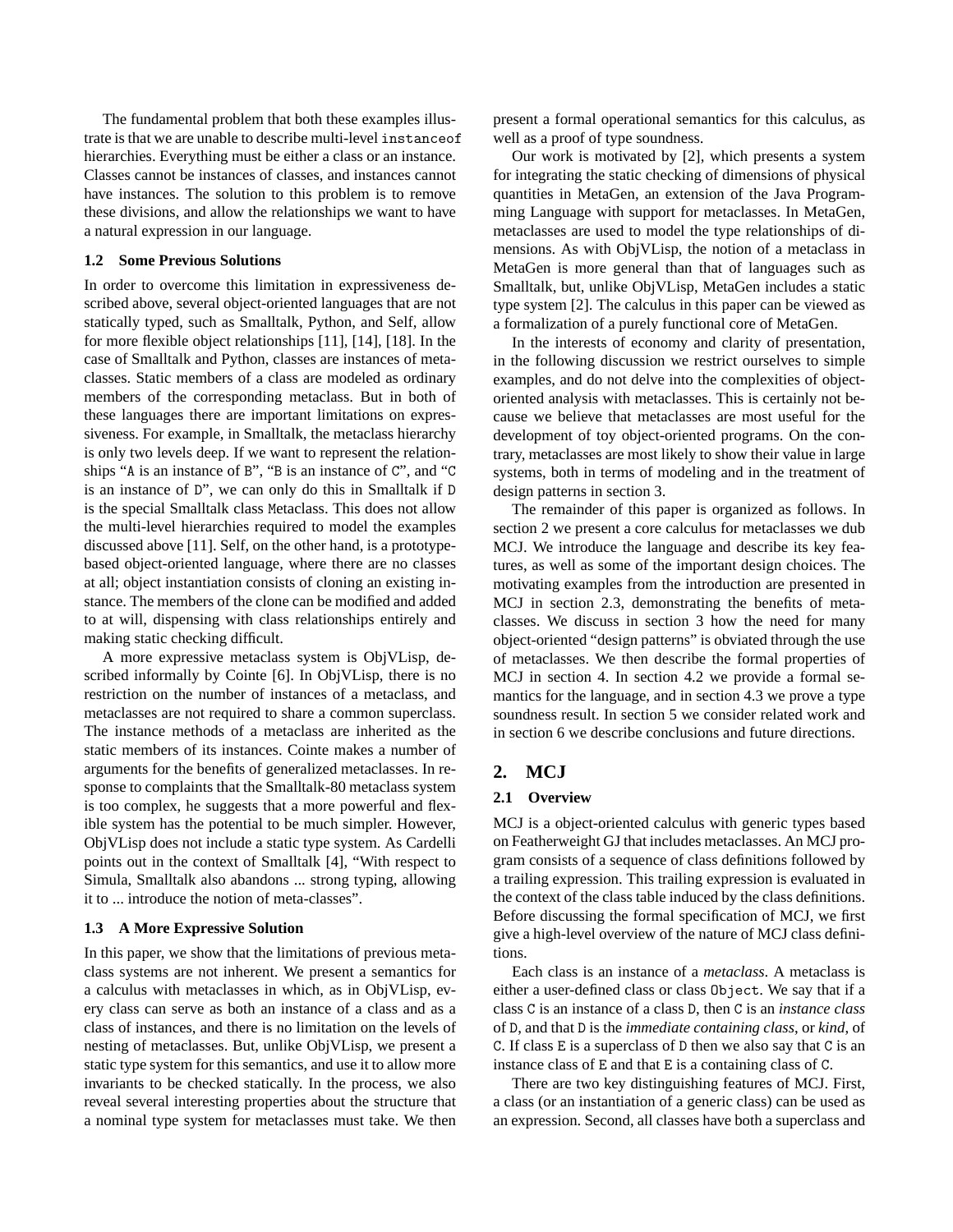a kind. Instances of a class inherit behavior from the superclass. The class itself, when used in an expression context, inherits behavior from its kind.

A class definition consists of a header plus a collection of fields and methods associated with the class. The header names the class and specifies the type parameters, as well as the superclass and the kind. For example, the following header declares a class C with superclass Object and kind D and no type parameters:

```
class C kind D extends Object {...}
```
Each class may have both static members and instance members. Static members define the behavior of the class when used as an instance. Instance members define the behavior of instances of a class. In the abstract syntax presented in this paper, static members are distinguished from instance members by order, and with the keyword static. Members of a class definition are laid out as follows: first, static fields are defined, followed by static methods, then instance fields and finally instance methods. For example, the following class definition includes a static method m and an instance method n. Beginning with this example, we will leave out the kind and extends declaration when they refer to Object.

```
class C {
   static Object m() {...}
   Object n() {...}
}
```
Static fields and methods in MCJ bear a strong resemblance to static fields and methods, but there are important differences. For a given class C, instance members of C's kind are inherited as class members of C. For example, a static method m in C with the same name as an instance method of C's kind overrides the definition of m in the kind (and it must have the same signature as the overridden method). Note that if an instance class C of type T is assigned to a variable v of type T, references to the instance members of v refer to the static members of C. As in [2], a class is allowed to define both a static method and an instance method of the same name. We prevent ambiguity in member references by requiring that all references to static members in MCJ must explicitly denote the receiver.

Superclasses behave as in Featherweight GJ, providing implementation inheritance of instance behavior and subtyping. A class, when used as an expression, is an instance of its kind. If a method is invoked on a class C, first the static methods of C are examined. If the method is found there, it is invoked. Otherwise, the *instance* methods of the kind D of C are searched, and if it is found there, the method is invoked. Otherwise, the superclass hierarchy of D is examined as it is for an ordinary instance of D.

For example, consider the following class definitions:

class A {...} class B extends A {...} class C kind B {...}

To resolve the method call C.m(), first the class methods of C are examined, and if a match is found, it is invoked. Then the *instance* methods of B and then A are examined.

If the method call were instead b.m(), where b denotes an ordinary (non-class) instance of B, then the instance methods of first B then A would be examined.

The generic type system of MCJ is similar to the generic type system in Featherweight GJ. However, as in [5, 2], we allow for type variables to occur in type-dependent contexts such as casts, preventing the use of type erasure as an implementation technique. In addition, the receiver of a reference to a static member may be a type variable. Unlike the system presented in [1], MCJ does not support first-class genericity because a naked type variable must not appear in the extends clause or kind clause of a class definition and new expressions on naked type variables are not supported.<sup>1</sup> Also, polymorphic methods (which are orthogonal to the features we explore) are not supported.

Because classes can be used as expressions, we need a bound on the behavior of classes when used in expression contexts. Therefore, we place two bounds on every type variable T in the header of the class definition. The first bound on T is a bound on the kind of an instantiation of T; the second bound is a bound on the superclass of T. For example, the following class header declares a class C with one type parameter T that must be instantiated with a type that is a subtype of D and is of kind E :

class C<T extends D kind E> {...}

#### **2.2 Key Design Points**

*Private Constructors* One benefit of a metaclass system is that constructors no longer need to play such a central role in the language. Class instances exist at the beginning of a program execution; they need not be constructed. Non-class instances are naturally constructed with class (factory) methods [10]; in this way a class instance can be passed as a type parameter and factory methods can be called on the class instance to construct new instances without stipulating the class of the constructed instance. In a language with firstclass genericity, type parameters may used in arbitrary contexts, including in new expressions [5, 1], however additional bounds, called with clauses, are required on the type parameters. MCJ provides similar flexibility, but obviates the need for with clauses because the bound on the kind of a type variable stipulates what factory methods can be called on it.

<sup>1</sup> First-class genericity is difficult to integrate with our presentation of constructors.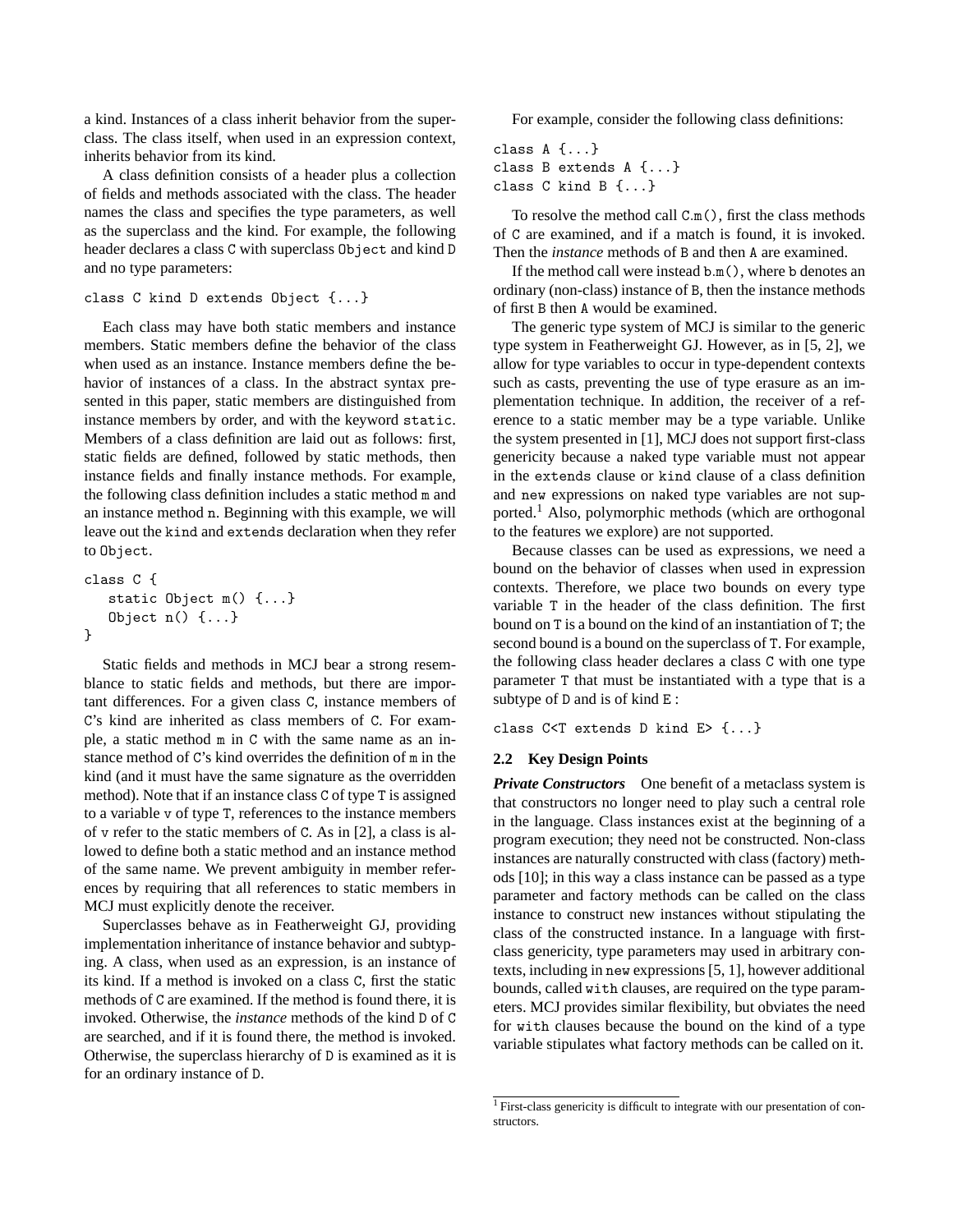For example, in MixGen [1] the following program is legal:

```
class C<T extends S with T()> {
  T foo() { return new T(); }
}
```
However, to make this program compile, a with clause is required on the type parameter T. This is because the type associated with a class does not describe its constructors.

In MCJ, this program can be naturally rewritten with a factory method.

```
class C<T extends S> {
  T foo() { return T.make(); }
}
```
Here, no with clause is required.

A class can define static methods with arbitrary signatures that return new instances of the class, but each such method must ultimately include a new expression, which can occur only within the scope of the class whose instance it returns. A new expression looks like a call to method named new, that takes a single argument for each type parameter and each instance field of the syntactically enclosing class. The result of a new expression is a new instance of the enclosing class whose type parameters are instantiated with, and whose fields are initialized with, the given arguments. In our formal semantics, new expressions are annotated with the name of the enclosing class. These annotations need not be added by a programmer; they can be added easily by a straightforward syntactic preprocessing over the program, since they can be determined merely by the lexical scopes of the new expressions.

All uses of constructors in Featherweight GJ [13] are macro-expressible [9] in MCJ; that is, they can be expressed via local transformations. Of course, not all Featherweight GJ programs can be expressed in MCJ, because of the differences in the type system. Specifically, MCJ does not include polymorphic methods.

While these choices may seem constricting, the architecture of MCJ allows for considerable flexibility in object creation. We discuss this point further in section 3.

*Fields and Initialization* To ensure type safety, we must have an initial value for every field, or prevent fields from being used before they are initialized. For instance fields of objects created with a constructor, this is achieved by requiring that the constructor have an argument for every instance field. Combined with the solution for flexibility in object creation outlined above, this allows us the simplicity in semantics of FGJ, and the flexibility of more general constructors.

Classes that are themselves instances of other classes have fields as well, and these fields must also be initialized before they are used. These fields include instance fields of the kind, which become static fields of the new class. Our solution is to require that *all static fields, including those obtained by inheritance, must be redeclared* and provided with values.

*typeOf* Given that class references can be used as expressions, it is natural to ask: what is the type of a class reference? In MCJ, however, the kind of a class does not capture all of the properties of the class as a value. For example, a class may add new static fields or static methods that are not present in the kind. Therefore, each class freely generates a new type, which is the type of the class considered as a value. We represent these types with a compile time typeOf operator that takes a class instantiation and produces a new type that is not also a class. Because this type is not a class, it cannot be the superclass or kind of another class, and it cannot serve as the instantiation of a generic type parameter. We refer to it as typeOf because it returns the type of the expression that is its argument.

These new types can create complex relationships between classes and types. For example, the following class headers:

class A {...} class B kind A {...}

induce the following type relationships:

```
B : typeOf[B]
typeOf[B]<:A
B instanceof A
```
where we use the convention that  $A : B$  denotes that A has type B, and  $A \leq B$  denotes that A is a subtype of B.

The name typeOf has been used in other contexts to refer to a runtime operation that determines the dynamic type of a object. However, despite the name similarity, this function bears no relationship to the operator described here. In MCJ, an application of typeOf is a static type reference.

*Non-transitivity* The standard subclassing relationship, like subtyping, is transitive. That is, if B is a subclass of C and C is a subclass of D, then B is a subclass of D. However, this relationship does not hold for instanceof relationships. In general, if B is an instance of C and C is an instance of D, no judgment about the relationship of B to D can be inferred.

Another difference between subclassing and instance class relationships is that cycles can occur among instance class relationships. The simplest such cycle is:

#### class C kind C {}

Although this pathology appears to be dangerously close to Russell's paradox, it does not lead to inconsistencies. Class C is an instance of itself. It can be used in any context where one of its instances can be used. C can be thought of as a self-replicating value. This class hierarchy causes no problems for method lookup because method resolution never proceeds through more than a single containing class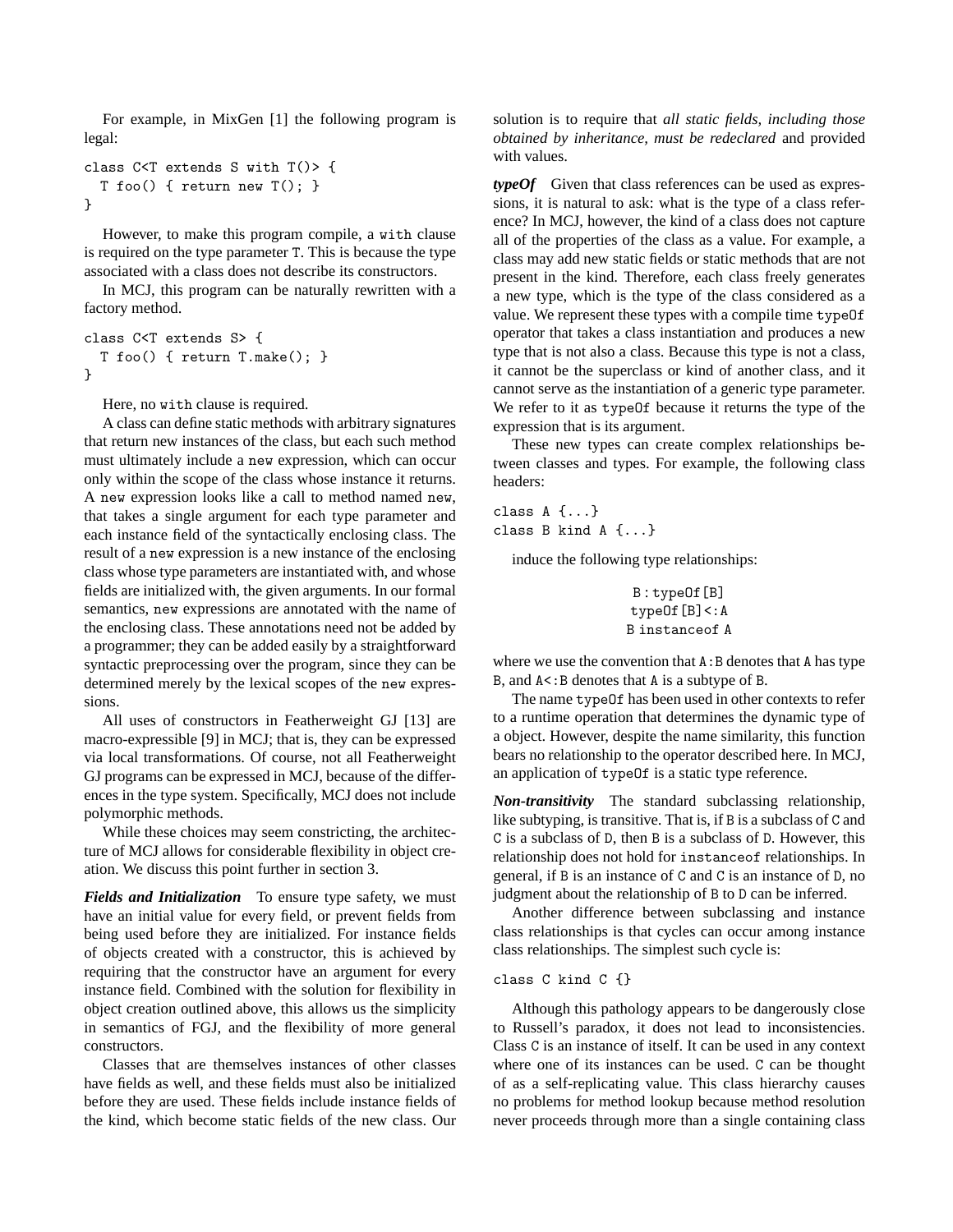to an instance class. If the programmer uses a field of C to initialize a static field of C the evaluation of the expression C may fail to terminate. But this is no different than the possibility of nontermination from any other self-reference. Therefore, we see no reason to disallow it.

#### **2.3 Examples, Reprised**

Having seen this outline of MCJ, we return to the motivational examples discussed earlier. First, the relationships between dimensions is easy to capture.<sup>2</sup> We define

```
class Dimension { ... }
class Length kind Dimension { ... }
class Meter kind Length { ... }
```
Here Meter is a singleton class (there is only one Meter, in the platonic sense). We have easily expressed the desired type relationships, and can statically check program invariants that rely on dimensional relationships.

The example from [19] is also easily expressed:

```
class Species { ... }
class Eagle kind Species {
      static Eagle make(String name) { ... }
}
Eagle harry = Eagle.make("Harry")
```
Here we simply create an object to represent our concrete instance of an Eagle. The naive implementation of the above code in a conventional OO language would look something like this:

```
class Species { ... }
class TheEagle extends Species { ... }
class Eagle { ... }
Eagle harry = new Eagle("Harry")
```
There are at least two substantial problems with this code. First, TheEagle and Eagle have no relationship to each other in the type system. One is a singleton class, representing a particular species, and one is a name for a set of objects, being the members of that species. The fundamental nature of species has a two-level containment relationship, which the type system fails to express. This means that our type checker cannot determine what we want and cannot help us avoid mistakes.

Another problem, which is in some ways just a symptom of the first problem but that bears special attention, is the use of generic types. Consider the following class definition, added to the definitions of Species, theEagle, etc. above, where ? is a placeholder for the bound.

```
class C<T extends ?> {
   T foo(T x) { return T.isEndangered() }
}
```
If we want to perform the call c.foo(harry), then we have two choices for the bound X on T. It must be either Object, in which case isEndangered must be a method that Object understands. Otherwise, it must be Eagle, in which case the function cannot handle multiple Species. The "solution" in conventional languages is to use a bound of Object and insert a downcast, which fails at runtime if the wrong argument is passed. This is the problem that generics were intended to alleviate. In MCJ, T can be bound by kind Species, and instantiated with Eagle, allowing the original call to be type-checked. This gives the programmer both safety and expressiveness.

# **3. Design Patterns as Language Features**

Design patterns, as exemplified in [10], have had a substantial impact on the world of object-oriented programming and beyond. Design patterns allow programmers to increase the flexibility and abstraction of their software designs. However, few design patterns have been integrated into programming languages.

One of the advantages of our metaclass framework is that it allows clean expression of several common design patterns in the language, rather than requiring that they be expressed with abstraction techniques on top of the language. For example, a number of the classic design patterns deal with object creation, as discussed above in section 2.2. Several of these are naturally expressed in MCJ.

*Factory* The requirement that all constructors be private enforces the factory pattern for all MCJ programs.

```
class MyClass {
    static MyClass make() { return new(); }
}
```
Since make() is a method, any computation can be performed, without the problems of constructors.

*Abstract Factory* The Abstract Factory pattern is a simple application of inheritance in the metaclass hierarchy. In this, several classes could share a kind, giving them all a single interface for construction. Again, the example is very simple:

```
class AbsFac {
    AbsFac make() { ... }
}
class Derived kind AbsFac {
    AbsFac make() { return new(); }
}
```
 $20f$  course, dimensions have many subtleties, not captured here. All we present is the essence of the type relationships.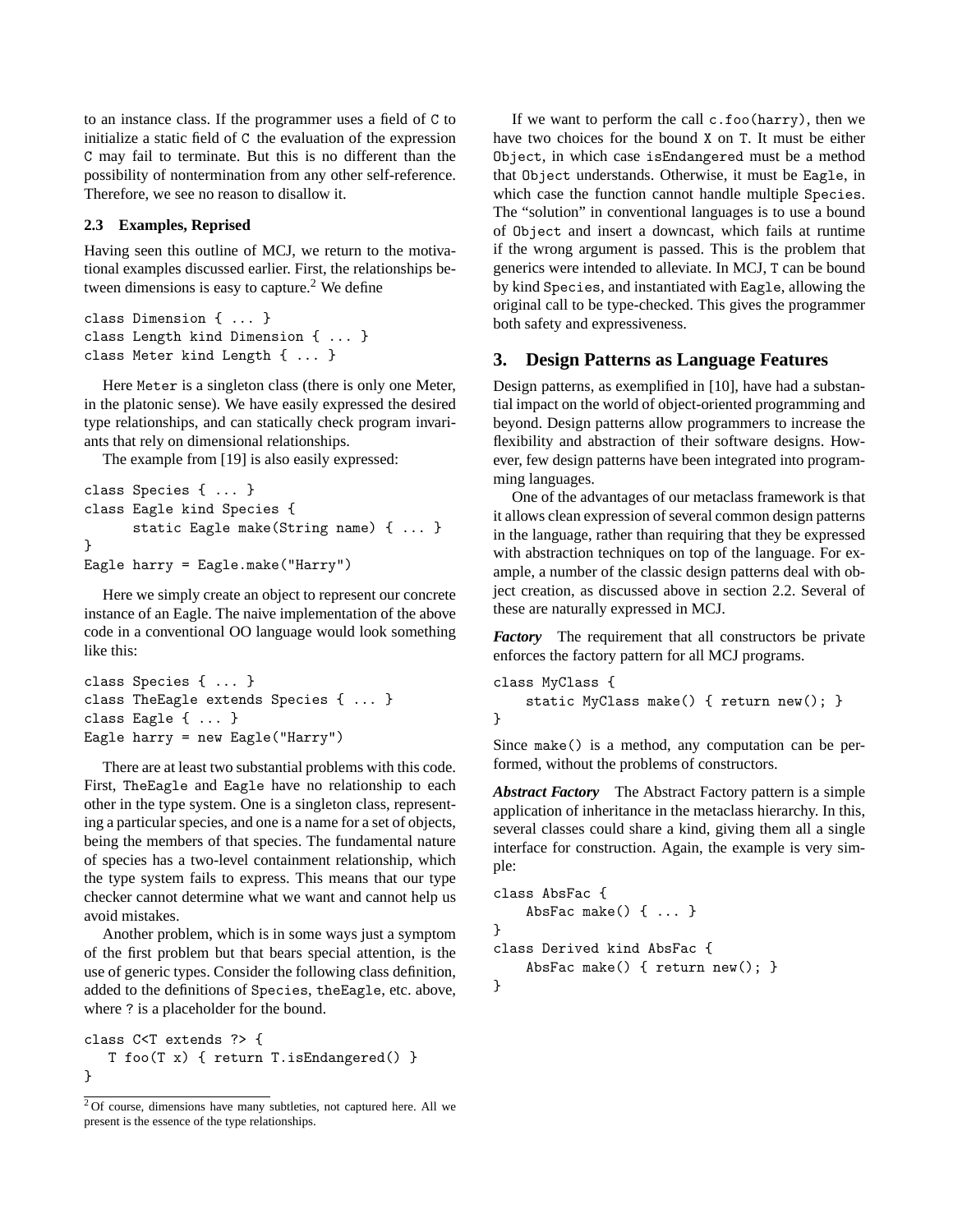*Prototype* As mentioned in [10], languages with metaclasses naturally support the prototype pattern. A class is in many ways a clone of its metaclass. Thus the following example uses a prototype:

```
class Proto {
    Object x;
}
class Clone kind Proto {
    Object x = ...;}
```
*Singleton* Finally, there is no need for the Singleton pattern; a class itself can serve as a singleton.

```
class AClass { ... }
class AClassSingleton kind AClass { ... }
```
If no factory methods are provided, no instances can be created at runtime. While classes can be used as limited singletons in the Java Programming Language and in C++, doing so is undesirable because the static behavior of a class cannot inherit from another class. In fact, the inflexibility of class or static operations is one of the rationales cited for the Singleton pattern.

Seeing that a number of patterns can be expressed quite simply in MCJ, the question arises: is the simple expression of these patterns a benefit? We argue that it is. The existence of design patterns is a sign of shortcomings in language design. Fundamentally, a design pattern is an abstraction that cannot be expressed in the language. For example, the Singleton and Visitor patterns are abstractions that have obvious invariants, but they cannot be expressed directly and they require complex cooperation from many parts of the system.

Sophisticated macro systems, such as those found in Common Lisp [17] and Scheme [8], allow for expression of many forms of abstraction, as do extremely flexible object systems such as CLOS. However, these solutions add significantly to what a programmer must understand in order to use the language productively. In contrast, the inclusion of metaclasses does not allow for arbitrary additional abstraction, but instead makes the commonly needed abstractions easy to express. One does not need the full power of macros to encode the Factory pattern. In MCJ, we can easily express several kinds of patterns, without adding an additional language on top of the original.

# **4. Formal Specification of MCJ**

Having outlined the motivation for metaclasses, and the basics of their use, we now turn to a formal exposition of the syntax and semantics of MCJ, followed by an outline of the proof of soundness for the calculus.

#### **4.1 Syntax**

The syntax of MCJ is given in Figure 1. When describing the formal semantics of MCJ, we use the following metavariables:

- Expressions or mappings: e, d, r
- Field names: f, g
- Variables: x
- Method names: m
- Values: v
- Method declarations: M, N
- Type names: C, D
- $\bullet$  Types: I, J, K, T, U, V, W
- Non-typeOf Types: O, P, Q, R, S
- Types that are either Object or a type application: A, B
- Ground types (contain no type variables): G
- Type variables: X, Y, Z
- Mappings (field name  $\mapsto$  value):  $\Phi$

As in Featherweight Java,  $\bar{x}$  stands for a possibly-empty sequence of x.  $[\overline{X} \mapsto \overline{S}]$  denotes a substitution of the  $\overline{S}$  for the  $\overline{X}$ , which can be applied to either an expression or a type, and which can substitute either type or expression variables.

A number of symbols are used to abbreviate keywords:  $\triangleleft$ stands for extends and : stands for kind. Also @ represents concatenation of sequences of syntactic constructs. Finally, *CT*(C) is a lookup in the class table for the definition of the class named C.

A number of restrictions on MCJ programs are implicit in the formal rules. First, we assume that all sequences of methods and fields are free of duplicates. Second, there is an implicit well-formedness constraint on programs that no class be a superclass of itself, either directly or indirectly (however, as discussed below, cycles in the kind hierarchy are allowed). Third, we assume that this is never used as the name of a variable, method or field. We also take Object to be a distinguished member of the hierarchy, with no specific definition that does not have a superclass or a kind.

For example, the simplest MCJ class is:

class  $C \Leftrightarrow$  : Object  $\triangleleft$  Object $\{\}$ 

This is a class named C, with no type arguments, with kind Object and superclass Object which has no fields or methods whatsoever. In examples that follow, we omit empty type parameter lists. Note that both the kind and the superclass of C are Object. Unlike Smalltalk or ObjVLisp, MCJ does not have a distinguished class Class.<sup>3</sup> Interestingly, we determined that a class Class would need no consideration from the type system. Because both Class and Object would sit atop the hierarchy with no contents, there is no need to include both of them. In a more substantial language, where Object might have methods or fields, there might be a use for a distinguished Class class, but it would not need any special treatment by the type system.

 $3$ This is not the same as the Class class used for reflection in the Java Programming Language.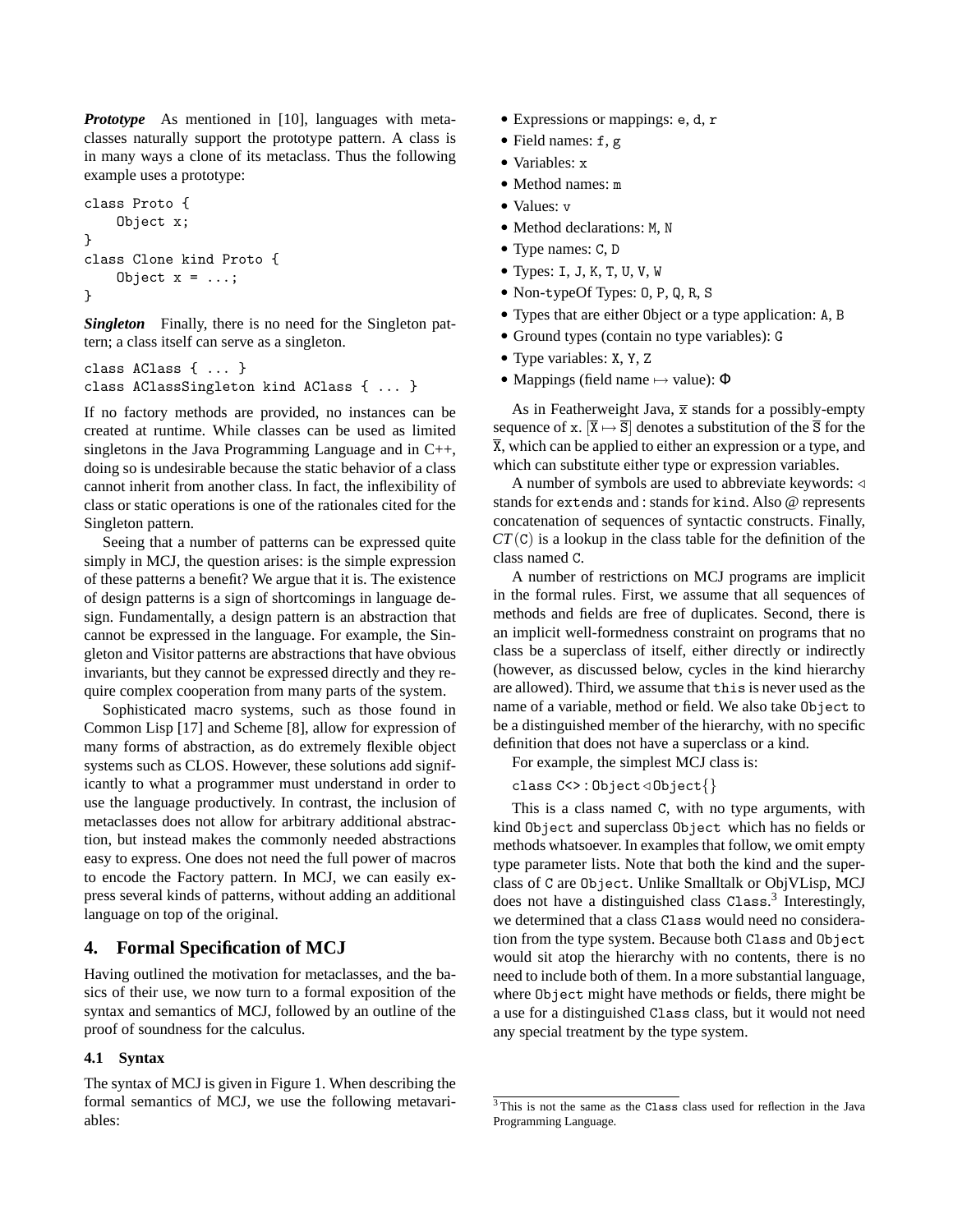|               | CL ::= class $C < \overline{X} \triangleleft \overline{T} : \overline{T} > : A \triangleleft A$ {static $\overline{T} \overline{T} \overline{e}; \overline{M}; \overline{T} \overline{T}; \overline{N};$ } | class declaration        |  |
|---------------|------------------------------------------------------------------------------------------------------------------------------------------------------------------------------------------------------------|--------------------------|--|
|               | $N := T m (\overline{T} \overline{x}) \{return e; \}$                                                                                                                                                      | method declaration       |  |
|               | M ::= static $T m (\overline{T} \overline{x})$ {return e; }                                                                                                                                                | class method declaration |  |
| $e$ : $:=$    | $\mathbf x$                                                                                                                                                                                                | variable reference       |  |
|               | e.f                                                                                                                                                                                                        | field access             |  |
|               | $e.m(\overline{e})$                                                                                                                                                                                        | method invocation        |  |
|               | $new_c \overline{R}>(\overline{e})$                                                                                                                                                                        | instance creation        |  |
|               | (T)e                                                                                                                                                                                                       | cast                     |  |
|               | R                                                                                                                                                                                                          | type reference           |  |
|               | $\Phi_{\texttt{G}}$                                                                                                                                                                                        | mapping                  |  |
| $T : := R$    |                                                                                                                                                                                                            | non-type0f type          |  |
|               | type0f [R]                                                                                                                                                                                                 | type0f application       |  |
| $R : := X$    |                                                                                                                                                                                                            | type variable            |  |
|               | A                                                                                                                                                                                                          |                          |  |
| A ::= $C < R$ |                                                                                                                                                                                                            | type application         |  |
|               | Object                                                                                                                                                                                                     |                          |  |

**Figure 1.** MCJ Syntax

A more complicated MCJ class is:

```
class Pair<A extends Object kind Object,
           B extends Object kind Object>
{
 static Pair<A,B> make(A a, B b){
    return new <A,B> (a,b)
 }
A fst;
 B snd;
Pair<B, B> setfst(B b){
     return new <B, B> (b, this.snd);
 }
}
```
This class specifies a polymorphic pair data structure. It also demonstrates a number of important MCJ features. First, we see two different kinds of methods. The make method creates a new instance of Pair. This method contains a new expression, which initializes the instance fields of the class positionally, so that the first argument to make becomes fst, and the second becomes snd. Also, note that we must mention the type parameters of the newly created instance.

Second, we have an instance method, setfst, which creates a new pair with the old second element, and a new first element that has the same type as the second element.

Finally, adding the following to the above definition of Pair gives a full MCJ program:

```
class O
{
static 0 make(){return new () ()};
}
```
Pair<0,0>.make(0.make(), 0.make()).fst

This program, which creates two instances of O, then creates a Pair to hold them both, and finally selects one of the two to become the value of the program, demonstrates three of the expression forms in MCJ. Pair $\langle 0, 0 \rangle$  is a type that by itself can be a value. O.make() is a method invocation (here with a class, as the receiver). The entire expression is a field access, of the fst instance field.

Other kinds of expressions are seen in the body of the Pair class. new<A,  $B$ > (a, b) is a new expression, which creates an instance of the enclosing class (here Pair). In the body of make is a variable reference to b. The final form of expression writable by the programmer is the cast, with the usual semantics. For example, (Object)O.make() is an expression of type Object that evaluates to an instance of O.

With an understanding of expressions, we can examine the rest of the Pair class. There are two methods: a static method (make) and an instance method (setfst). There are also two fields, both of which are instance fields and initialized the new expressions. In MCJ, a new expression is different from those in Featherweight GJ; each new expression evaluates to an instance of the syntactically enclosing class.<sup>4</sup> Had there been additional fields in the superclass of Pair, it would have been necessary to initialize them in the new expression as well. new expressions are explained in detail in section 2.2.

<sup>&</sup>lt;sup>4</sup> In the grammar of Figure 1, new expressions are annotated with this enclosing class. In the examples, this redundant information is elided.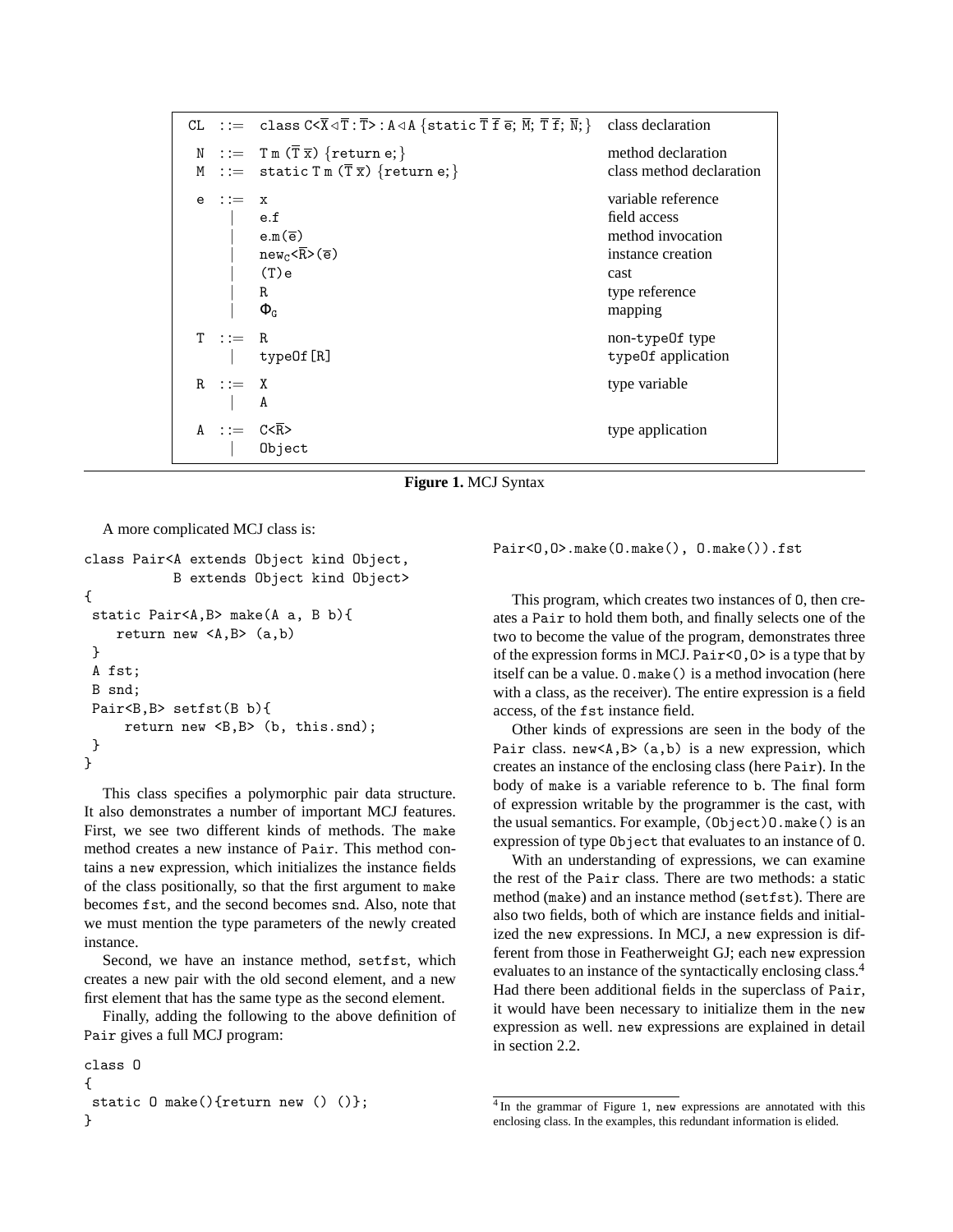#### **4.2 Semantics**

There are two forms that a value can take in MCJ: that of an instance class, and that of a conventional (non-class) value. If we were to distinguish these two forms of value, we would significantly increase the number of rules necessary to describe our semantics because every rule referring to a value would have to be written twice. To avoid this complexity, we introduce a special *mapping construct* (similar to a record value) to denote the results of computations.<sup>5</sup> A mapping takes field names to expressions, and is annotated with a ground type. Mappings from a sequence of fields  $\overline{f}$  to a sequence of expressions  $\overline{e}$  with type G are written  $\{\overline{f} \mapsto \overline{e}\}_G$ . A mapping denoting an instance class C consists of a sequence of static fields mapped to a sequence of expressions and is annotated with the type typeOf[C]. Note that the right hand sides of such maps need not always be values, and thus computation can take place inside of a mapping. Mappings are not available to the programmer, and thus can only be created by operation of the reduction rules. Therefore, unlike Featherweight Java, our reductions do not operate entirely in the user-level syntax of the language. We use the metavariable Φ to range over mappings. When we need to refer to the type annotation of a mapping explicitly, the metavariable is written  $\Phi_{\text{G}}$ . A mapping whose right-hand sides are all values is itself value, and will be written  $\Phi_{\mathcal{G}}^{\nu}$ .

The semantics are given in figures 2, 3, 4, and 5 with auxiliary functions given in figure 6.

#### **4.2.1 Typing**

Rules governing the typing of MCJ programs are given in figures 2, 3 and 4. The *bound*<sup>∆</sup> function is defined as follows:

$$
bound_{\Delta}(X) = \Delta(X)
$$
  
bound<sub>\Delta</sub>(typeOf [X]) =  $\Delta$ (typeOf [X])  
bound<sub>\Delta</sub>(S) = S

This function maps type variables and typeOf applied to type variables to their bounds, and leaves others unchanged.

The metavariables  $\Delta$  and  $\Gamma$  range over bounds environments, written  $\overline{X} \triangleleft \overline{S}$  and type environments, written  $\overline{x}$ :  $\overline{T}$  respectively. A bounds environment contains two bounds for each type variable, so that if  $\Delta = X \triangleleft A : B$ , then  $\Delta(X) = A$  and  $\Delta$ (typeOf[X]) = B.

The notation  $A \leq B$  means A is a subtype of B. Subtyping judgments are made in the context of a bounds environment that relates a type to the declared bound of that type from the class header.

Type judgments are of the form  $\Delta; \Gamma \vdash e : T$ , which states that in bounds environment  $Δ$  and type environment Γ, expression e has type T. Type judgments are not transitive in the way that instanceof relationships are with respect to subtyping: if  $\Delta; \Gamma \vdash e : T$ , and  $\Delta \vdash T \lt : S$ , it is not necessarily the case that  $\Delta; \Gamma \vdash e : S$ . This is important, since our proofs

depend on having unique derivations of a given typing judgment. We represent empty environments with  $\theta$  and we abbreviate judgments of the form  $\emptyset$ ;  $\emptyset \vdash e : T$  and  $\emptyset \vdash T \leq S$  as e : T and T<:S respectively.

We now discuss several non-obvious aspects of our type system resulting from the need to statically check uses of metaclasses.

*Casts and Mappings* We follow [1] in typing all casts as statically correct, so as to avoid the complications of "stupid casts". Mappings, which are not expressible in the source language, are typed merely by a well-formedness constraint.

#### **4.2.2 Well-Formedness**

There are three kinds of well-formedness constraints on MCJ programs. First, type well-formedness, written " $\Delta \vdash$ T ok", states that type T refers to a defined class, and that if it is a type application, the arguments satisfy the bounds.

More important are the class and method well-formedness constraints, which together determine if a class table is wellformed, and thus part of a legal MCJ program. Method wellformedness is a judgment of the form "M ok in G", where M is a method. We make use of the latter portion (G) of this judgment as a second argument, allowing us to use this rule to check both instance and static methods. Method wellformedness consists mostly in fitting the body to the return type, and checking for invalid overrides.

Class well-formedness involves all of the above checks. All methods must be well-formed, and all static fields must have correct initialization expressions. Further, static fields must contain the instance fields of the kind. Finally, all new expressions must have the correct class name annotation.

#### **4.2.3 Evaluation**

The evaluation rules for MCJ are given in figure 5. The evaluation relation, written  $e \rightarrow e'$ , states that e transitions to e 0 in one step. The reflexive transitive closure of this relation is written  $e \rightarrow^* e'$ .

*Bad Casts* There is one way that evaluation in MCJ can get stuck: the bad cast. This problem occurs for all languages that allow static downcasts. A expression e is a bad cast iff  $e = (S) \Phi_T$  where S is not a supertype of T.

The evaluation relation given here is non-deterministic. For example, no order is prescribed for evaluating the arguments to a new expression or method call, or for evaluating the initializers for static fields. There are also a number of places where either congruence or reduction rules can be applied. Therefore, in the presence of non-termination or bad casts, the results may differ depending on evaluation order. However, confluence can be regained simply by requiring that [C-MAPPING] is applied whenever possible. This restriction, combined with the requirement in the premise of [R-NEW] that the arguments be values, ensures that every program with an error or non-termination will either cause an error, or fail to terminate.

 $5$ This simplification was suggested by Jan-Willem Maessen in response to an earlier draft of the MCJ semantics.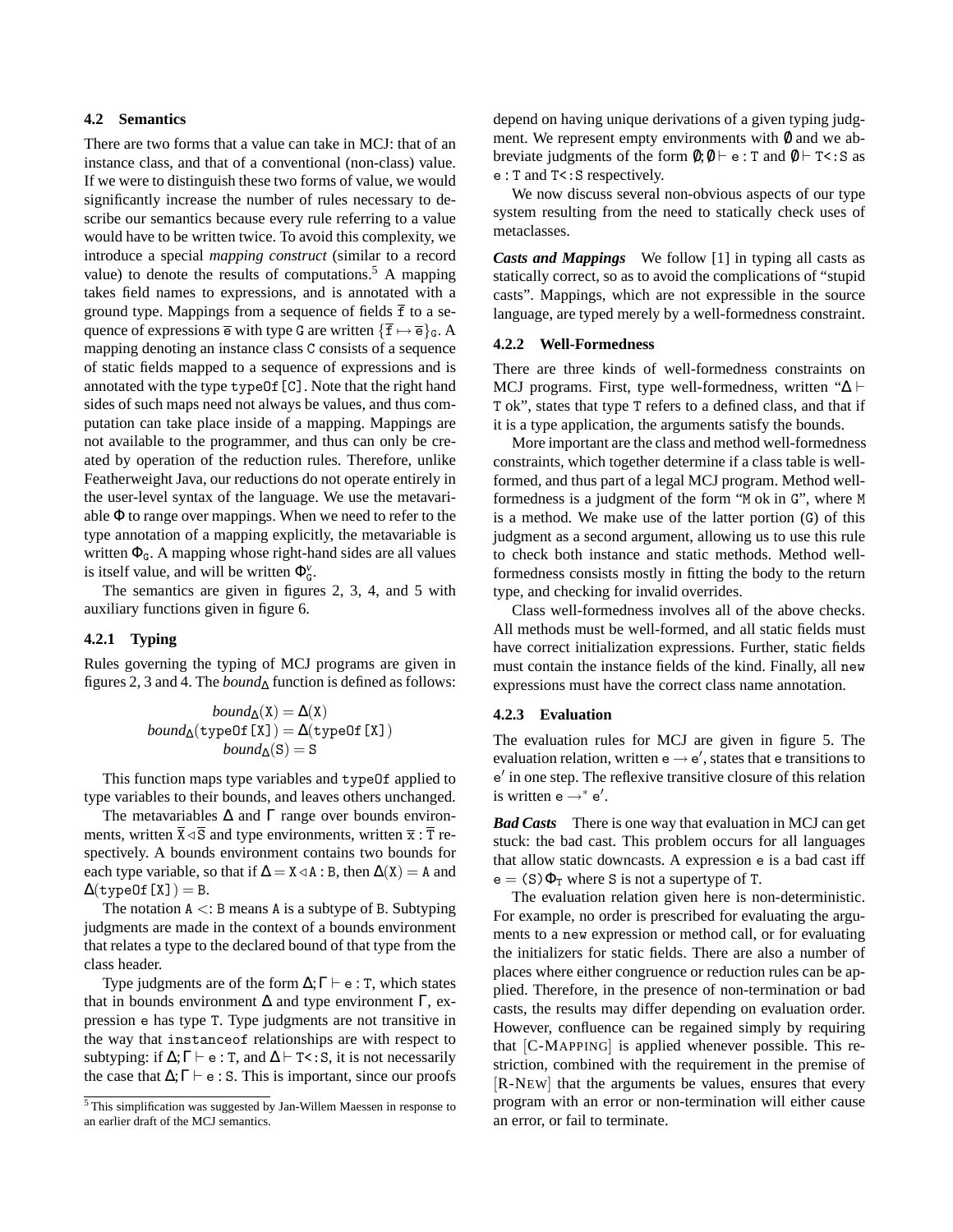| $\Delta$ $\vdash$ T<: T [S-REFLEX]                                                                                                                                                                                                                                                                                                                                                                                                                                            | $X \triangleleft T \in \Delta$ [S-BOUND]<br>$\Delta \vdash X \le T$ | $\Delta$ + V<: T $\Delta$ + T<: U [S-TRANS]<br>$\Delta \vdash V \le U$                                                                                                                              |  |  |
|-------------------------------------------------------------------------------------------------------------------------------------------------------------------------------------------------------------------------------------------------------------------------------------------------------------------------------------------------------------------------------------------------------------------------------------------------------------------------------|---------------------------------------------------------------------|-----------------------------------------------------------------------------------------------------------------------------------------------------------------------------------------------------|--|--|
| $\frac{CT(C) = \texttt{class } C \texttt{<} \overline{X} \triangleleft \overline{I} : \overline{J} \texttt{> : } B \triangleleft A \ \{ \dots \}}{\Delta \vdash \texttt{typeOf } [C \texttt{<} \overline{S} \texttt{>}] < : [\overline{X} \mapsto \overline{S}] B} \ [S \texttt{-}KIND]$                                                                                                                                                                                      |                                                                     | $CT(C) = \text{class } C \le \overline{X} \triangleleft \overline{I} : \overline{J} > B \triangleleft A \{\}$ [S-SUPER]<br>$\Delta \vdash C \leq S \ltimes : [\overline{X} \mapsto \overline{S}] A$ |  |  |
| $\Delta \vdash$ Object ok [WF-OBJECT]                                                                                                                                                                                                                                                                                                                                                                                                                                         | $\Delta$ + X < : T [WF-VAR]<br>$\Delta \vdash X$ ok                 | $\Delta$ + T ok [WF-TYPEOF]<br>$\overline{\Delta \vdash \text{typeOf}[T]}$ ok                                                                                                                       |  |  |
| $CT(C) = \text{class } C \le \overline{X} \triangleleft \overline{I} : \overline{J} > B \triangleleft A \{\}$<br>$\Delta \vdash \overline{\mathbf{S}}\texttt{<}: [\overline{\mathbf{X}} \mapsto \overline{\mathbf{S}}] \overline{\mathbf{I}} \quad \Delta \vdash \texttt{typeOf} \; [\overline{\mathbf{S}}] \texttt{<}: [\overline{\mathbf{X}} \mapsto \overline{\mathbf{S}}] \overline{\mathbf{J}} \quad \Delta \vdash \overline{\mathbf{S}} \; \texttt{ok}$<br>$[WF-CLASS]$ |                                                                     |                                                                                                                                                                                                     |  |  |
| $\Delta \vdash C < \overline{S} > \text{ok}$                                                                                                                                                                                                                                                                                                                                                                                                                                  |                                                                     |                                                                                                                                                                                                     |  |  |



| $\Delta \vdash T$ ok $\Delta; \Gamma \vdash e : U$<br>$\Delta; \Gamma \vdash x : \Gamma(x)$ [T-VAR]<br>$\Delta; \Gamma \vdash (\mathtt{T}) \mathtt{e} : \mathtt{T}$                                                                                                            | $\Delta \vdash$ S ok<br>$[T-CAST]$<br>$[T-CLASS]$<br>$\Delta; \Gamma \vdash S : typeOf[S]$                                                                                                                                                                                                                                          |
|--------------------------------------------------------------------------------------------------------------------------------------------------------------------------------------------------------------------------------------------------------------------------------|-------------------------------------------------------------------------------------------------------------------------------------------------------------------------------------------------------------------------------------------------------------------------------------------------------------------------------------|
| $\Delta; \Gamma \vdash e : U$<br>$\text{fields}(bound_{\Delta}(U)) = \overline{T} \ \overline{f}$<br>$[T-FIELD]$<br>$\Delta; \Gamma \vdash e.f_i : T_i$                                                                                                                        | $fields(C<\overline{S}>) = \overline{T} \ \overline{f}$<br>$\Delta \vdash C < \overline{S} > \alpha k$<br>$\Delta \vdash \overline{U} \leq : \overline{T} \qquad \Delta; \Gamma \vdash \overline{e} : \overline{U}$<br>$[T-NEW]$<br>$\Delta; \Gamma \vdash \text{new}_{C} \le \overline{S} > (\overline{e}) : C \le \overline{S} >$ |
| $fields(G) = \overline{T} \ \overline{f}$<br>$\Delta; \Gamma \vdash \overline{e} : \overline{S}$ $\Delta \vdash \overline{S} \lt : \overline{T}$<br>[T-MAPPING]<br>$\Delta; \Gamma \vdash {\{\overline{\mathbf{f}}} \mapsto \overline{\mathbf{e}}\}_{\mathbf{G}} : \mathbf{G}$ | $mtype(m, bound_{\Delta}(W)) = \overline{U} \rightarrow T$<br>$\Delta;\Gamma\vdash \mathtt{r}:\mathtt{W}\quad \Delta;\Gamma\vdash\overline{\mathtt{e}}:\overline{\mathtt{V}}\quad \Delta\vdash\overline{\mathtt{V}}\texttt{<}:\overline{\mathtt{U}}$<br>$[T-INVK]$<br>$\Delta: \Gamma \vdash r.m(\overline{e}) : T$                 |

**Figure 3.** Expression Typing

| $params(T) = \overline{X} \sqsubset (\overline{I}, \overline{J})$<br>$\Delta = {\overline{X} \triangleleft \overline{I}, \text{typeOf}[\overline{X}] \triangleleft \overline{J}}$ $\Gamma = {\overline{x} : \overline{T}, \text{this} : T}$                                                                                                                                 |  |  |
|-----------------------------------------------------------------------------------------------------------------------------------------------------------------------------------------------------------------------------------------------------------------------------------------------------------------------------------------------------------------------------|--|--|
| $\Delta \vdash \overline{T}$ ok $\Delta \vdash U$ ok <i>override</i> (m, <i>super</i> (T), $\overline{T} \rightarrow U$ )<br>$\Delta; \Gamma \vdash e : W \quad \Delta \vdash W < : U$<br>[WF-METHOD]<br>Um $(\overline{T}\ \overline{x})$ {return e; } ok in T                                                                                                             |  |  |
| $\overline{M}$ ok in type Of [C< $\overline{X}$ >] $\overline{N}$ ok in C< $\overline{X}$ > $\Delta = {\overline{X} \triangleleft \overline{I}, \text{typeOf} [\overline{X}] \triangleleft \overline{J}}$<br>$\Delta \vdash B$ ok $\Delta \vdash A$ ok $\Delta \vdash I$ ok $\Delta \vdash \overline{J}$ ok $\Delta \vdash \overline{T}$ ok $\Delta \vdash \overline{W}$ ok |  |  |
| $fields(B) \subseteq \overline{T} \overline{f}$ $\Delta; \emptyset \vdash \overline{e} : \overline{T'}$ $\emptyset \vdash \overline{T'} < : \overline{T}$<br>$\forall$ new <sub>p</sub> < $\overline{S}$ > ( $\overline{d}$ ) $\in \overline{e}, \overline{M}, \overline{N}$ . D = C<br>$[WF-CLASSDEF]$                                                                     |  |  |
| class $C < \overline{X} \triangleleft \overline{I} : \overline{J} > : B \triangleleft A \{ \overline{T} \overline{f} \overline{e}; \overline{M}; \overline{W} \overline{g}; \overline{N}; \}$ ok                                                                                                                                                                            |  |  |



#### **4.3 Type Soundness**

With the above definitions, we are now able to turn to a proof of type soundness. Given the simplicity we are able to achieve in the definitions, the proof is not significantly more complex than the soundness proof given for Featherweight GJ [13]. However, there are a number of significant lemmas, of which we list the most important. The full proof is available at:

http://research.sun.com/projects/plrg/

LEMMA 1 (Fields are Preserved by Subtypes). *If fields*(U) =  $\overline{F}$  *and* 0 + V<:U *then*  $\exists \overline{G}$  *where fields*(V) =  $\overline{F}$  @  $\overline{G}$ .

*Proof* We prove this by induction over the derivation for *fields*(V).

**Case**  $V = 0$ bject: Then  $U = 0$ bject and  $\theta = 0$   $\omega$ . **Case**  $V = C \le R$ :

Then  $CT(C) = \text{class } C \le \overline{X} \triangleleft \overline{I} : \overline{J} > B \triangleleft A \{ \dots \overline{H} \dots \}$ Continue by induction on the derivation of  $\emptyset \vdash V \lt: U$ . The only interesting cases are [S-SUPER] and [S-TRANS].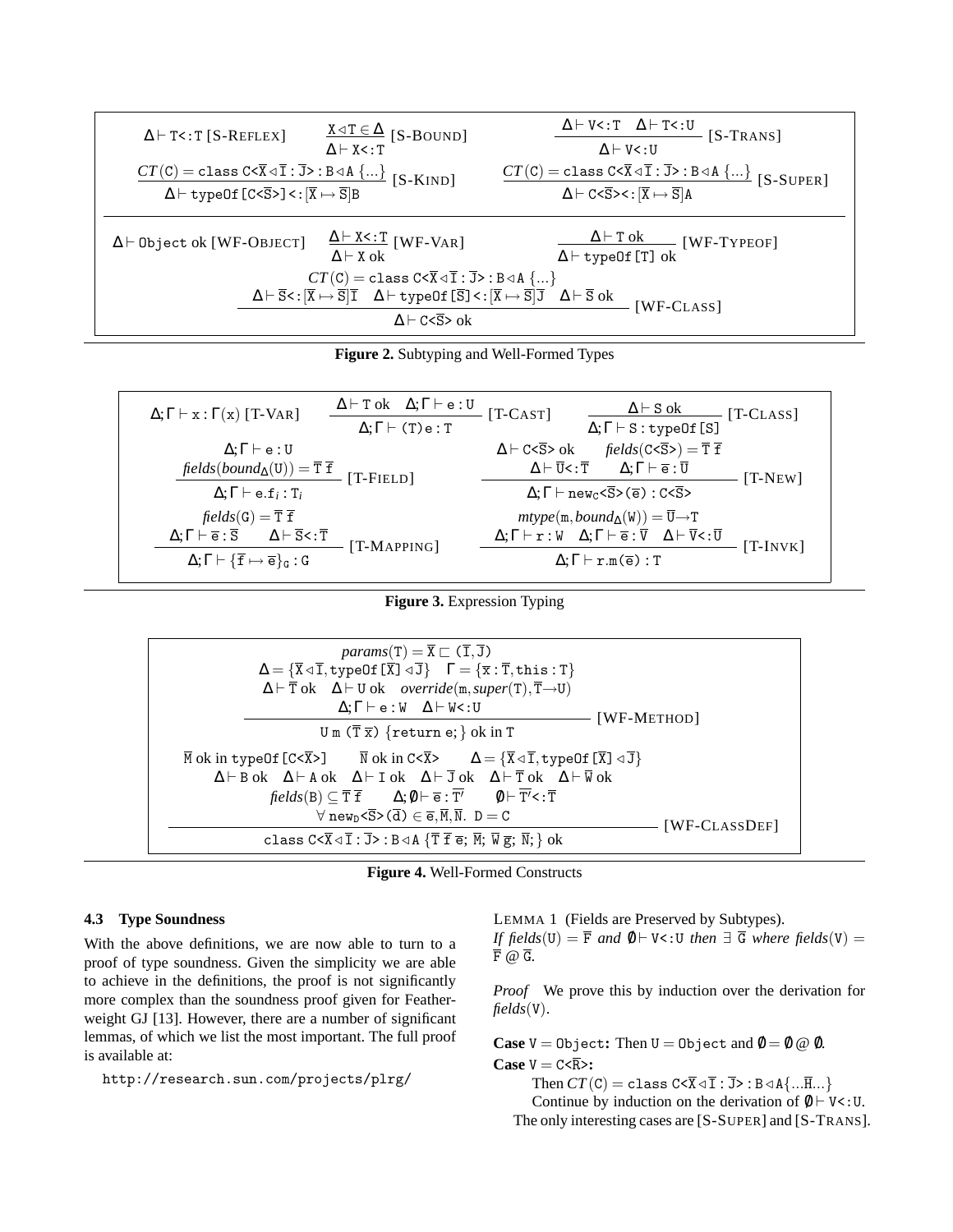| Object $\rightarrow \{\}_\text{Object}$ [R-OBJECT]                                        |                                                                                                                                                                                                                                                                                                                                                                                                                       |                                                                                                                                                                                       |  |
|-------------------------------------------------------------------------------------------|-----------------------------------------------------------------------------------------------------------------------------------------------------------------------------------------------------------------------------------------------------------------------------------------------------------------------------------------------------------------------------------------------------------------------|---------------------------------------------------------------------------------------------------------------------------------------------------------------------------------------|--|
| $\frac{\emptyset \vdash G < :T}{[R-CAST]}$<br>$(T)\Phi_{G}\rightarrow\Phi_{G}$            |                                                                                                                                                                                                                                                                                                                                                                                                                       |                                                                                                                                                                                       |  |
| $\Phi_{\alpha}^{\nu}$ $f \rightarrow \Phi_{\alpha}^{\nu}(f)$ [R-FIELD]                    | $\overline{C<\overline{S}> \rightarrow \{\overline{f} \mapsto \overline{e}\}\}^{type0f}}$ $\overline{C<\overline{S}>]}$<br>$\overline{m}body(m, G) = (\overline{x}, \overline{e}_0)$ [R-INVK]<br>$\overline{\Phi^{ \nu }_{ \alpha } }.\mathfrak{m}(\overline{\mathrm{d}}) \rightarrow [ \overline{x} \mapsto \overline{\mathrm{d}} , \mathrm{this} \mapsto \Phi^{ \nu }_{ \mathrm{G} } ] \overline{\mathrm{e}}_{ 0 }$ |                                                                                                                                                                                       |  |
| $\frac{e \rightarrow e'}{e.f \rightarrow e'.f}$ [C-FIELD]                                 | $\frac{e \rightarrow e'}{e.m(\overline{d}) \rightarrow e'.m(\overline{d})}$ [C-RCVR]                                                                                                                                                                                                                                                                                                                                  | $\frac{\overline{e} \to \overline{e'}}{\text{new}_c \langle \overline{S} \rangle (\overline{e}) \to \text{new}_c \langle \overline{S} \rangle (\overline{e'})} [C\text{-}\text{NEW}]$ |  |
| $\frac{\overline{e} \to \overline{e'}}{d.m(\overline{e}) \to d.m(\overline{e'})} [C-ARG]$ | $\frac{e \rightarrow e'}{(T)e \rightarrow (T)e'}$ [C-CAST]                                                                                                                                                                                                                                                                                                                                                            | $\frac{\overline{e} \to \overline{e'}}{\{\overline{f} \mapsto \overline{e}\}_G \to \{\overline{f} \mapsto \overline{e'}\}_G}$ [C-MAPPING]                                             |  |

**Figure 5.** Computation Rules

| $fields(\text{Object}) = \emptyset$ [F-OBJECT] $field\neg$ vals $(Object) = \emptyset$ [FV-OBJECT] $field\neg$ vals $(C \le S > 0) = \emptyset$ [FV-CLASS]                                                                                                                                                                                                                                                                                                                                       |  |  |  |  |  |
|--------------------------------------------------------------------------------------------------------------------------------------------------------------------------------------------------------------------------------------------------------------------------------------------------------------------------------------------------------------------------------------------------------------------------------------------------------------------------------------------------|--|--|--|--|--|
| $CT(C) = \text{class } C \le \overline{X} \le \overline{I} : \overline{J} > B \le A \{ \overline{T} \overline{T} \overline{e}; \overline{M}; \overline{W} \overline{g}; \overline{N}; \}$<br>$\mathit{fields}([\overline{X} \mapsto \overline{R}]A) = \overline{U} \, \overline{h}$<br>$\overline{\qquad}$ [F-CLASS]                                                                                                                                                                             |  |  |  |  |  |
| $fields(C<\overline{R}>)=\overline{U} \overline{h} \cup [\overline{X} \mapsto \overline{R}]\overline{W} \overline{g}$                                                                                                                                                                                                                                                                                                                                                                            |  |  |  |  |  |
| $CT(C) = \text{class } C \le \overline{X} \le \overline{I} : J > B \le A \text{ for } \overline{I} \neq \overline{e}; \overline{M}; \overline{W} \overline{g}; \overline{N};$ [F-TYPEOF]<br>fields (type Of $[C<\overline{R} >]$ ) = $[\overline{X} \mapsto \overline{R}]\overline{T}$ f                                                                                                                                                                                                         |  |  |  |  |  |
| $\frac{CT(C) = \texttt{class } C \leq \overline{x} \leq \overline{1} : \overline{J} >: B \leq A \{ \overline{T} \ \overline{f} \ \overline{e}; \ \overline{M}; \ \overline{W} \ \overline{g}; \ \overline{M}; \} }{\texttt{field-values(typeOf[C \leq \overline{R} > 1)} = [\overline{x} \mapsto \overline{R}] \overline{T} \ \overline{f} \ \overline{e}} \; [FV-TYPEOF]$                                                                                                                       |  |  |  |  |  |
| $\underline{\texttt{U m} (\overline{\texttt{T} \overline{\texttt{x}}}) } \{ \texttt{return e;} \} \in \textit{methods}(\texttt{G}) \\ \texttt{[MTYPE]}$<br>$\frac{\mathtt{U}\,\mathtt{m}\,\left(\overline{\mathtt{T}}\,\overline{\mathtt{x}}\right)\,\left\{\mathtt{return}\,\mathtt{e};\right\} \in methods(\mathtt{G})}{\mathit{mbody}(\mathtt{m},\mathtt{G}) = (\overline{\mathtt{x}},\overline{\mathtt{e}})}\,\left[\text{MBoDY}\right]$<br>$mtype(m,G)=\overline{T}\rightarrow\overline{U}$ |  |  |  |  |  |
| $methods(Object) = \emptyset$ [METHODSOBJECT]                                                                                                                                                                                                                                                                                                                                                                                                                                                    |  |  |  |  |  |
| $CT(C) = \text{class } C \le \overline{X} \le \overline{1} : J > B \le A \{ \overline{T} \ \overline{f} \ \overline{e}; \ \overline{M}; \ \overline{W} \ \overline{g}; \ \overline{N}; \}$ [METHODSCLASS]<br>$methods(C<\overline{R}>) = [\overline{X} \mapsto \overline{R}]\overline{N} \cup methods([\overline{X} \mapsto \overline{R}]A)$                                                                                                                                                     |  |  |  |  |  |
| $\frac{CT(C) = \text{class } C \le \overline{X} \le \overline{I} : \overline{J} > B \le A \{ \overline{T} \overline{T} \overline{e}; \overline{M}; \overline{W} \overline{g}; \overline{N}; \}}{methods(\text{typeOf } [C \le \overline{R} > I)) = [\overline{X} \mapsto \overline{R}]\overline{M} \cup methods([\overline{X} \mapsto \overline{R}]B)} [METHODSTYPEOF]$                                                                                                                          |  |  |  |  |  |
| $\mu \text{ntype}(\mathfrak{m}, \mathfrak{G}) = \overline{\mathfrak{V}} \rightarrow \overline{\mathfrak{V}}$ implies $\overline{\mathfrak{V}} = \overline{\mathfrak{V}}$ and $\overline{\mathfrak{T}} = \overline{\mathfrak{V}}$ [OVERRIDE]<br><i>override</i> ( $m, G, \overline{W} \rightarrow \overline{T}$ )                                                                                                                                                                                 |  |  |  |  |  |
| $CT(C) = \text{class } C \le \overline{X} \triangleleft \overline{I} : \overline{J} > B \triangleleft A \{ \ldots \}$ [PARAMS]<br>$\frac{CT(C) = \text{class } C < \overline{X} \lhd \overline{I} : \overline{J} > : B \lhd A \{\}}{params(\text{typeOf } [C \lhd \overline{T} > J]) = \overline{X} \sqsubset (\overline{I}, \overline{J})}$ [PARAMSTYPEOF]<br>$params(C < \overline{T} >) = \overline{X} \sqsubset (\overline{T}, \overline{J})$                                                |  |  |  |  |  |
| $CT(C) = \text{class } C \le \overline{X} \le \overline{1} : \overline{J} > B \le A \ \{\}$ [SUPER]<br>$CT(C) = \text{class } C \le \overline{X} \triangleleft \overline{I} : \overline{J} > B \triangleleft A \{\}$ [SUPERTYPEOF]<br>$super(C \overline{T} >) = Asuper(type0f[C<\overline{T}{}>]) = B$                                                                                                                                                                                          |  |  |  |  |  |

**Figure 6.** Auxiliary Functions

**Subcase [S-SUPER]:**  $[\overline{X} \mapsto \overline{R}]A = U$ . Thus  $\overline{G} = \overline{H}$ . **Subcase [S-TRANS]:** Let T be the intermediate type. Then  $fields(V) = fields(T) \ @ \ \overline{H'} \ and \ fields(V) = fields(T) \ @ \ \overline{H''}$ by the induction hypothesis. Thus  $\overline{G} = \overline{H'} \otimes \overline{H''}$ .  $Case V = typeOf[C  $\overline{S}$  >]:$ 

Then  $CT(C) = \text{class } C \le \overline{X} \le \overline{I} : \overline{J} > B \le A \{ \overline{W} \overline{h} \overline{e} ...\}.$ We continue by induction over the derivation of  $\emptyset \vdash V$  <: U. The only complex cases are [S-KIND] and [S-TRANS].

**Subcase [S-TRANS]:** As above.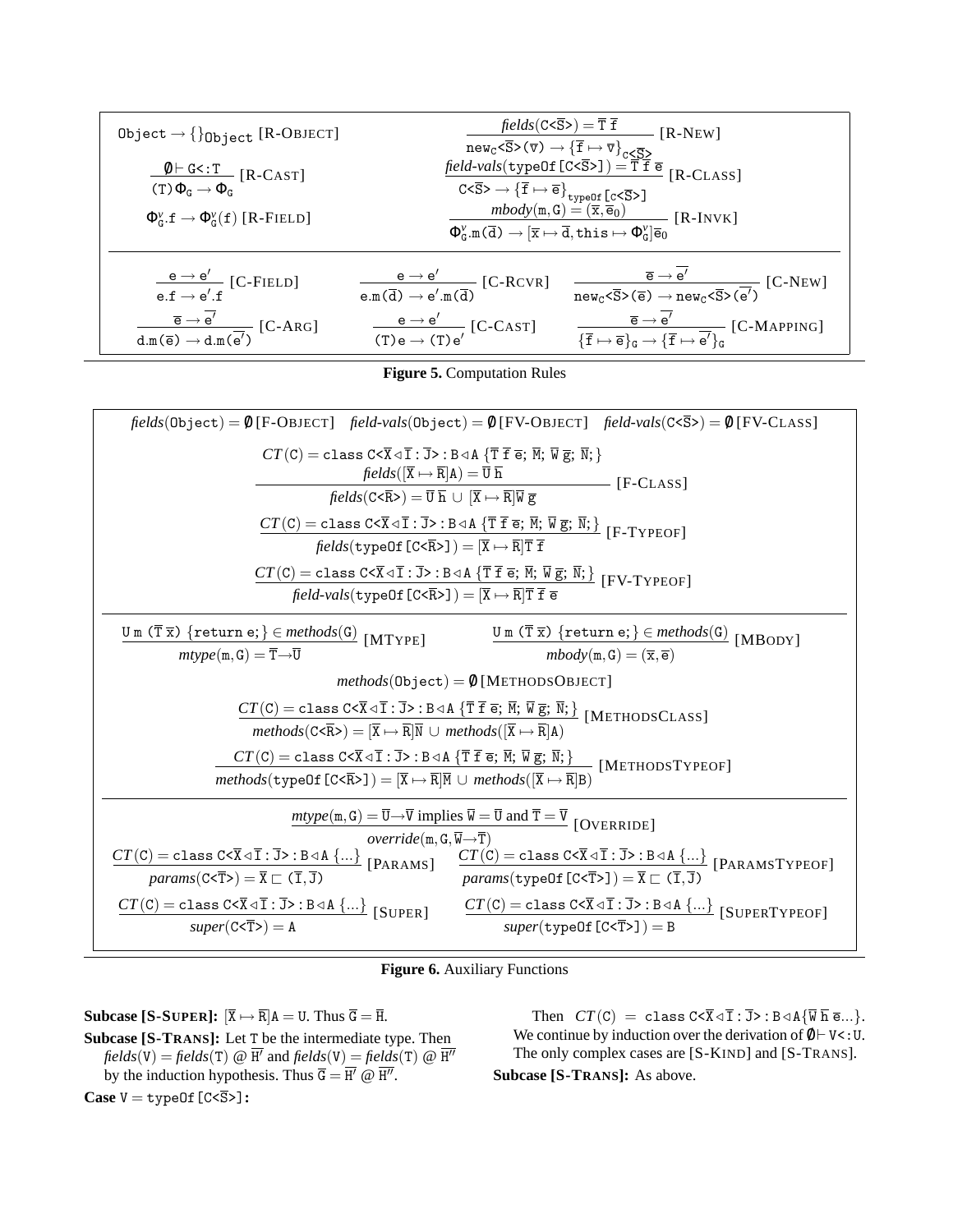#### **Subcase [S-KIND]:**

 $[\overline{X} \mapsto \overline{S}]$ A = U Then *fields*(V) =  $[\overline{X} \mapsto \overline{S}]\overline{W}$  h. By wellformedness of C, we know that  $\text{fields}(B) \subseteq \overline{W}$  h. Then  $[\overline{X} \mapsto \overline{S}]$ *fields*(B)  $\subseteq$   $[\overline{X} \mapsto \overline{S}]\overline{W}$ **h**, and *fields*( $[\overline{X} \mapsto \overline{S}]$ B)  $\subseteq$  $[\overline{X} \mapsto \overline{S}]\overline{W}$   $\overline{h}$  by lemma Substitution Distributes over *f ields*.

LEMMA 2 (Subtyping Preserves Method Typing).

*If mtype* $(m, U) = \overline{T} \rightarrow S$  *and*  $\emptyset \vdash V \le U$  *then mtype* $(m, V) =$  $\overline{T} \rightarrow S$ .

*Proof* By induction over the derivation of  $\emptyset \vdash V \leq U$ .

**Case [S-REFLEX]:** Trivial.

**Case [S-BOUND]:** Not applicable.

**Case [S-SUPER]:** In this case,  $V = C \langle \overline{R} \rangle$ , where  $CT(C) = \text{class } C \le \overline{X} \triangleleft \overline{I} : \overline{J} > B \triangleleft A \{ \dots \overline{M} \}$ and  $U = [\overline{X} \rightarrow \overline{R}]$  A. We need to show that  $mtype(m, C \leq \overline{R})$  =  $\overline{T} \rightarrow S$ . By lemma *methods* is well-defined, it suffices to

show that U m  $(\overline{T} \overline{x})$  {return e; }  $\in$  *methods*(C<R>).

Since we know that U m  $(\overline{T}\,\overline{x})$  {return e;}  $\in$ 

*methods*(U), we proceed by induction on the derivation of *methods*(U).

**Subcase**  $U = 0$ bject: Impossible, since  $0$ bject has no methods.

**Subcase**  $U = D \leq \overline{W}$ :

Then,  $U = [\overline{X} \rightarrow \overline{R}]A$ . By [METHODSCLASS], *methods*(V) =  $methods(C<\overline{R}>) = (\overline{X} \mapsto \overline{R}|\overline{M}) \cup methods(\overline{X} \mapsto \overline{R}|A) =$  $(|\overline{X} \mapsto \overline{R}|\overline{M}|)$  ∪ *methods*(U). Therefore, any method in *methods*(U) must be in *methods*(V).

**Case [S-TYPEOF]:** Analogous to [S-SUPER].

**Case [S-TRANS]:** Let the intermediate type be T. Then  $\emptyset \vdash$ V<: T and  $\emptyset \vdash T$  <: U. Thus, by the induction hypothesis,  $mtype(m, V) = mtype(m, T) = mtype(m, U).$ 

LEMMA 3 (Substitution Preserves Typing).

*If*  $\Delta; \Gamma \vdash e : T$  *and*  $\Gamma = \overline{x} : \overline{S}$  *and*  $\Delta; \emptyset \vdash \overline{d} : \overline{U}$  *and*  $\Delta \vdash \overline{U} < : \overline{S}$ *then*  $\Delta$ ; $\emptyset \vdash [\overline{x} \mapsto \overline{d}]$ e : T' *where*  $\Delta \vdash T'$ <: T.

*Proof* With the above two lemmas, this one follows by straightforward structural induction over the derivation of  $\Delta; \Gamma \vdash e : T$ .

Given the above lemmas, the following subject reduction proof is a simple structural induction with a case analysis on the typing rule used to derive  $\emptyset; \emptyset \vdash e : S$ .

THEOREM 1 (Subject Reduction).

 $If \emptyset; \emptyset \vdash e : S \text{ and } e \rightarrow e' \text{ then } \emptyset; \emptyset \vdash e' : T \text{ where } \emptyset \vdash T < : S.$ 

*Proof* We prove this by structural induction on the derivation of  $e \rightarrow e'$ .

**Case [R-OBJECT]:** Immediate.

- **Case [R-NEW]:** Immediate from the premises of [T-NEW] and [R-NEW].
- **Case [R-CLASS]:** Immediate from the premises of [WF-CLASSDEF] and [R-CLASS].
- **Case [R-CAST]:** By [T-CAST],  $e = (T)\Phi_G$  must have type T. By [T-MAPPING],  $e' = \Phi_G$  must have type G. By hypothesis of the reduction rule,  $\emptyset \vdash G \leq T$ .
- **Case [R-FIELD]:** We know that  $e = {\overline{f} \mapsto \overline{d}}_G. f_i$  and that  $e' = d_i$ . Since e must have been typed by [T-FIELD], we know that  $\text{fields}(\mathsf{G}) = \overline{\mathsf{T}} \, \overline{\mathsf{f}}$  and  $\emptyset; \emptyset \vdash \mathsf{e} : \mathsf{T}_i$ . Further, since  $\{\overline{f} \mapsto \overline{d}\}_G$  must have been typed by [T-MAPPING], we know that  $\emptyset; \emptyset \vdash d_i : S$  where  $\emptyset \vdash S \lt: T$ .
- **Case [R-INVK]:** We know that  $e = \Phi_{G} \cdot m(\overline{d})$  and that  $e' = [\overline{x} \mapsto \overline{d}, \text{this} \mapsto \Phi_{G}]e_0.$  Further, e was typed by [T-INVK] to have type U where  $mtype(m,G) = \overline{T} \rightarrow U$  and  $\emptyset$ ;  $\emptyset \vdash \overline{\mathbf{d}}$ :  $\overline{\mathbf{T}}'$  and  $\emptyset \vdash \overline{\mathbf{T}}'$  <:  $\overline{\mathbf{T}}$ . As a premise of [R-INVK], we know that  $mbody(m, G) = (\overline{x}, e'_0)$ .

By the lemma *mtype* and *mbody* agree,  $\mathbf{0}; \overline{\mathbf{x}} : \overline{\mathbf{T}}$ , this:  $G \vdash e'_0 : U'$  where  $\emptyset \vdash U' \lt : U$ . Then by the lemma Substitution Preserves Typing,  $\emptyset$ ;  $\emptyset \vdash e' : U''$  where  $e' =$  $[\overline{x} \mapsto \overline{d}, \mathtt{this} \mapsto \Phi_{\mathtt{G}}] \mathtt{e}_{0} \text{ and } \emptyset \vdash \mathtt{U}'' \mathtt{<:}\mathtt{U}'.$ 

- **Case [C-CAST]:** Trivial, since  $\emptyset \vdash (T)$  e : T for any e.
- **Case [C-MAP]:** Immediate from the induction hypothesis and the transitivity of subtyping.
- **Case [C-NEW]:** Immediate from the induction hypothesis and the transitivity of subtyping.
- **Case [C-ARG]:** Immediate from the induction hypothesis and the transitivity of subtyping.
- **Case [C-RCVR]:** We know that  $e = e_0.m(\overline{d})$  and  $e' =$  $e'_0$ .m( $\overline{d}$ ). Further, e must have been typed by [T-INVK], which means that  $\emptyset; \emptyset \vdash e_0 : W$  for some ground type W, and that  $\mathbf{0};\mathbf{0}\vdash \overline{\mathbf{d}}$ :  $\overline{\mathbf{V}}$  and  $\mathbf{0}\vdash \overline{\mathbf{V}}$  and also  $mtype(\mathbf{m},\mathbf{W})=$  $\overline{U} \rightarrow T$ . By the induction hypothesis,  $\emptyset$ ;  $\emptyset \vdash e'_0 : W'$  where  $0 \vdash W'$ <:W. Therefore, by lemma Subtyping Preserves Method Typing,  $mtype(m, W') = \overline{U} \rightarrow T$  and thus  $\emptyset; \emptyset \vdash$  $e'_0$ .m( $\overline{d}$ ): T by [T-INVK].
- **Case [C-FIELD]:** If  $e.f_i \rightarrow e'.f_i$ , then  $e \rightarrow e'.$  Further,  $e.f_i$ must have been typed by [T-FIELD] to have type T*<sup>i</sup>* . Therefore, by the induction hypothesis,  $0; 0 \vdash e : S$  and  $\emptyset$ ;  $\emptyset \vdash e'$ : S' where  $\emptyset \vdash S$ <: S'. Then, by the lemma Fields are Preserved by Subtypes,  $fields(S') = fields(S) \ @ \ \overline{F}$  for some  $\overline{F}$ , and by [T-FIELD],  $\emptyset$ ;  $\emptyset \vdash e'.f_i : T_i$ .

The proof of progress presents no additional complications, and requires only one new lemma.

LEMMA 4 (Agreement of *f ields* and *field-vals*). *If fields*(G) =  $\overline{T}$   $\overline{f}$  *and field-vals*(G) =  $\overline{T'}$   $\overline{f'}$   $\overline{e}$  *then*  $\overline{T}$  =  $\overline{T'}$ ,  $\overline{\mathbf{f}} = \overline{\mathbf{f}}'$  and  $\mathbf{0}; \mathbf{0} \vdash \overline{\mathbf{e}} : \overline{\mathbf{S}}$  where  $\mathbf{0} \vdash \overline{\mathbf{S}} \lt \mathbf{S} : \overline{\mathbf{T}}$ .

THEOREM 2 (Progress).

*If*  $\emptyset$ ; $\emptyset \vdash e$  : S *then one of the following holds*:

\n- $$
e = \{\overline{f} \mapsto \overline{v}\}_G
$$
\n- $e \mapsto e'$
\n

•  $e = (S) e'$  *and*  $\emptyset; \emptyset \vdash e' : T$  *and*  $\emptyset \vdash T \nless f : S$ .

*Proof* By induction over the derivation of  $\emptyset$ ;  $\emptyset \vdash e$  : S.

**Case [T-VAR]:** This is a contradiction, since e is ground.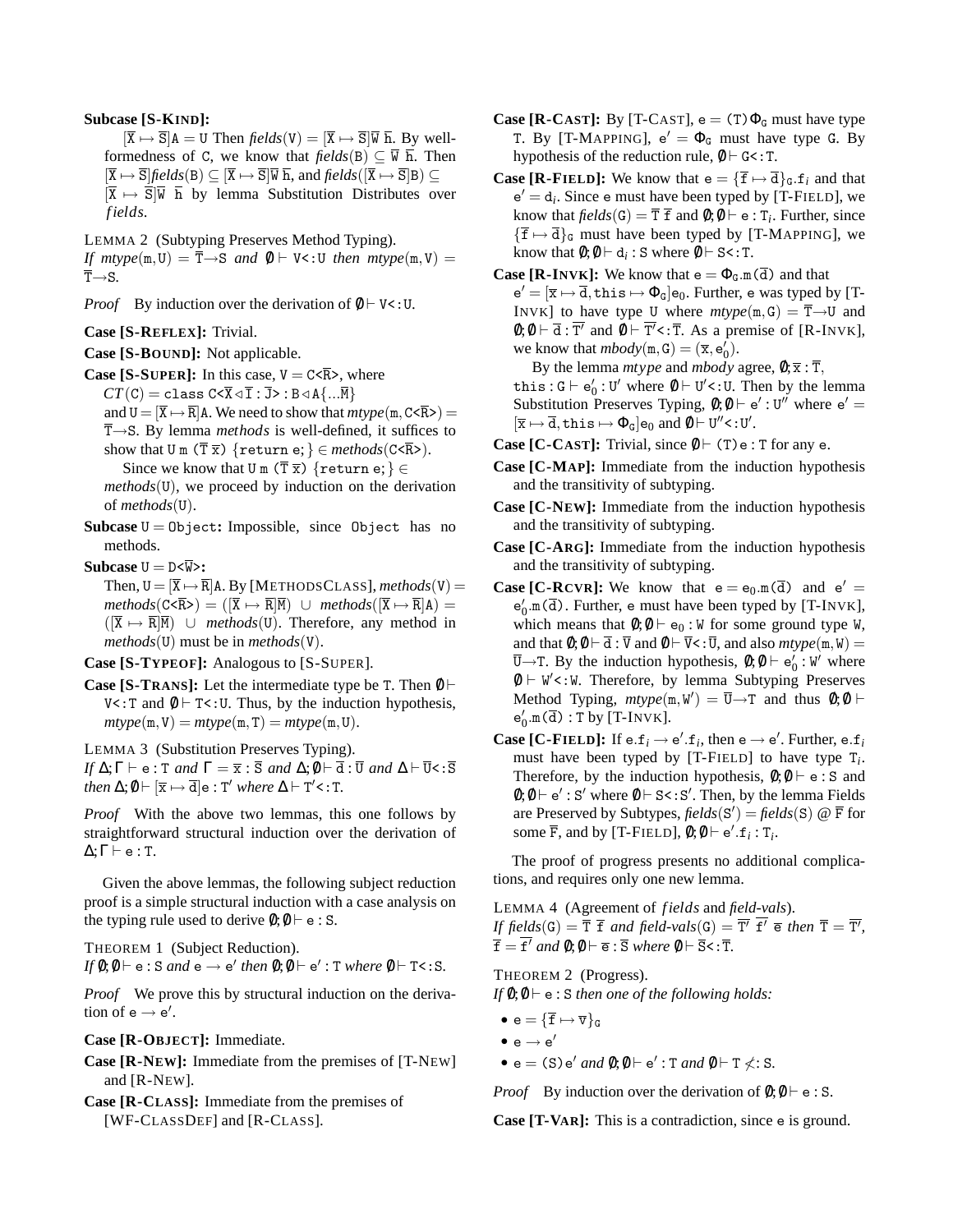**Case [T-CLASS]:** In this case  $e = C \langle \overline{S'} \rangle$  where  $C \langle \overline{S'} \rangle$  is ground. Then by the lemma Agreement of *field-vals* and  $\mathit{fields}, \mathit{field\text{-}vals}(\texttt{typeOf[C<}S' >]) = \overline{\mathtt{T}}\ \overline{\mathtt{f}}\ \overline{\mathtt{e}}\ \text{for some}\ \overline{\mathtt{T}},\ \overline{\mathtt{f}},$ and  $\overline{e}$ . Further, *params*( $C < \overline{S'}$ ) =  $\overline{X} \triangleleft \overline{I}$  :  $\overline{J}$  for some  $\overline{X}, \overline{I}, \overline{J}$ . Therefore, [R-CLASS] applies and

 $\texttt{S}\to \{\overline{\texttt{f}}\mapsto [\overline{\texttt{X}}\mapsto \overline{\texttt{S}'}]\texttt{C}\texttt{<}\overline{\texttt{S}'}\texttt{>} \big\}_{\texttt{typeOf}}\texttt{[c}\texttt{<}\overline{\texttt{S}'}\texttt{>} \} \,.$ 

**Case [T-MAPPING]:** Either e is already a value, or  $e =$  ${\{\overline{f} \mapsto \overline{e}\}}_G$  where not all of the  $\overline{e}$  are values. Then by the induction hypothesis, there is some *i* such that either  $e_i \rightarrow e'_i$ , in which case [C-MAPPING] applies, or  $e_i$ contains a bad cast, and the case is complete.

**Case [T-CAST]:** Here there are three cases:

- $\bullet$  e = (S) e' where e' is not a mapping. Then [C-CAST] applies.
- $e = (S) \Phi_T$  where  $\theta \vdash T \leq S$ . Then [R-CAST] applies.
- $e = (S) \Phi_T$  where  $\vdash T \nless L$ : S. Then e is a bad cast.

**Case [T-NEW]:** From the antecedent of [T-NEW] the premise of [R-NEW] applies.

**Case [T-INVK]:** Here there are two cases.

- $e = r.m(\overline{d})$  where r is not a mapping. Then by the induction hypothesis, either r contains a bad cast or  $\mathbf{r} \rightarrow \mathbf{r}'$  and [C-RCVR] applies.
- $e = \Phi_T \cdot m(\overline{d})$  We know from the antecedent that  $mtype(m, boundT) = \overline{U} \rightarrow V$  and therefore  $mtype(m, T) =$  $\overline{U} \rightarrow V$  since T is ground. Therefore, since *mbody* is defined everywhere *mtype* is defined,  $mbody(m, T) =$  $(\overline{x}, e_0)$  for some  $\overline{x}$  and  $e_0$ . Thus [R-INVK] applies.
- **Case [T-FIELD]:** Here there are two cases, either the receiver is a mapping or not. In the first, by the antecedent of the typing rule, we can lookup the field successfully and apply [R-FIELD]. Otherwise, we can apply [C-FIELD].

From these, we can conclude the desired type soundness result.

THEOREM 3 (Soundness). *If* e : S *then either*

- e  $\rightarrow^* {\{\overline{\mathbf{f}}} \mapsto \overline{\mathbf{v}}\}_\mathsf{G}$
- e →<sup>∗</sup> e <sup>0</sup> *where* e 0 *is an invalid cast*
- e *reduces infinitely.*

*Proof* Immediate from Subject Reduction and Progress.

#### **5. Related Work**

*Other Systems with Metaclasses* A number of objectoriented languages have included some form of metaclass system. Most notable among these is Smalltalk [11], but others include Common Lisp with CLOS [14].

All of these systems share a common architecture of the metaclass system in which each class has its own freely generated metaclass, defined by the static methods and fields of the class. In contrast, MCJ provides a hierarchy for structuring metaclass relationships, which provides significantly more modeling and abstraction flexibility.

The metaclass system present in Python [18] is similar to that provided here, where classes inherit the instance methods of their metaclasses as static methods. However, Python is dynamically-typed, and many of the uses to which Python metaclasses are put are not possible in a statically typed language. The work on static type systems for Python has not included metaclasses [16].

Cointe [6] presents a model of metaclasses similar to that presented here, but for a dynamically typed objectoriented language based on Lisp. In it, he provides several overlapping motivations to our own. One is to regularize the metaclass system of Smalltalk, and another is to enable additional programming flexibility. To this we add modeling freedom, and a relation to static methods in more recent OO languages. Cointe's work, however, does not provide a formal model, so it is difficult to determine the exact relationship between the two systems. Additionally, his work is in a untyped setting (Lisp and Smalltalk) and thus the safety theorems proved here are not possible.

*Type Systems for Metaclasses* Several type systems have also been proposed for languages with metaclasses, including the Strongtalk language [3], which turns Smalltalk into a structurally-typed language with static checking. However, because the Smalltalk metaclass system is so different from the one in MCJ, many of the interesting aspects of the type system do not carry over. Furthermore, the Strongtalk papers do not provide a formal semantics and analysis of the system. A formal analysis of inheritance in Smalltalk is provided in [7] but this again does not consider the hierarchy of metaclasses presented here.

Graver and Johnson [12] present another type system for Smalltalk, with a formalism and sketch of a safety proof. Again, the metaclass type system is substantially different, reflecting the underlying Smalltalk system. Additionally, the paper is concerned primarily with optimization as opposed to static checking.

*Metaclasses and Nested Classes* Some of the problems are alleviated in a language with nested, or inner classes. In the language Scala [15] the following program expresses some of the desired invariants:<sup>6</sup>

```
class Species {
  class Member {}
}
object Eagles extends Species;
class Eagle() extends Eagles.Member;
val harry = new Eagle;
```
This program automates many of the invariants required in a language without metaclasses. However, two separate

<sup>6</sup> This example, and this discussion, was suggested by an anonymous reviewer.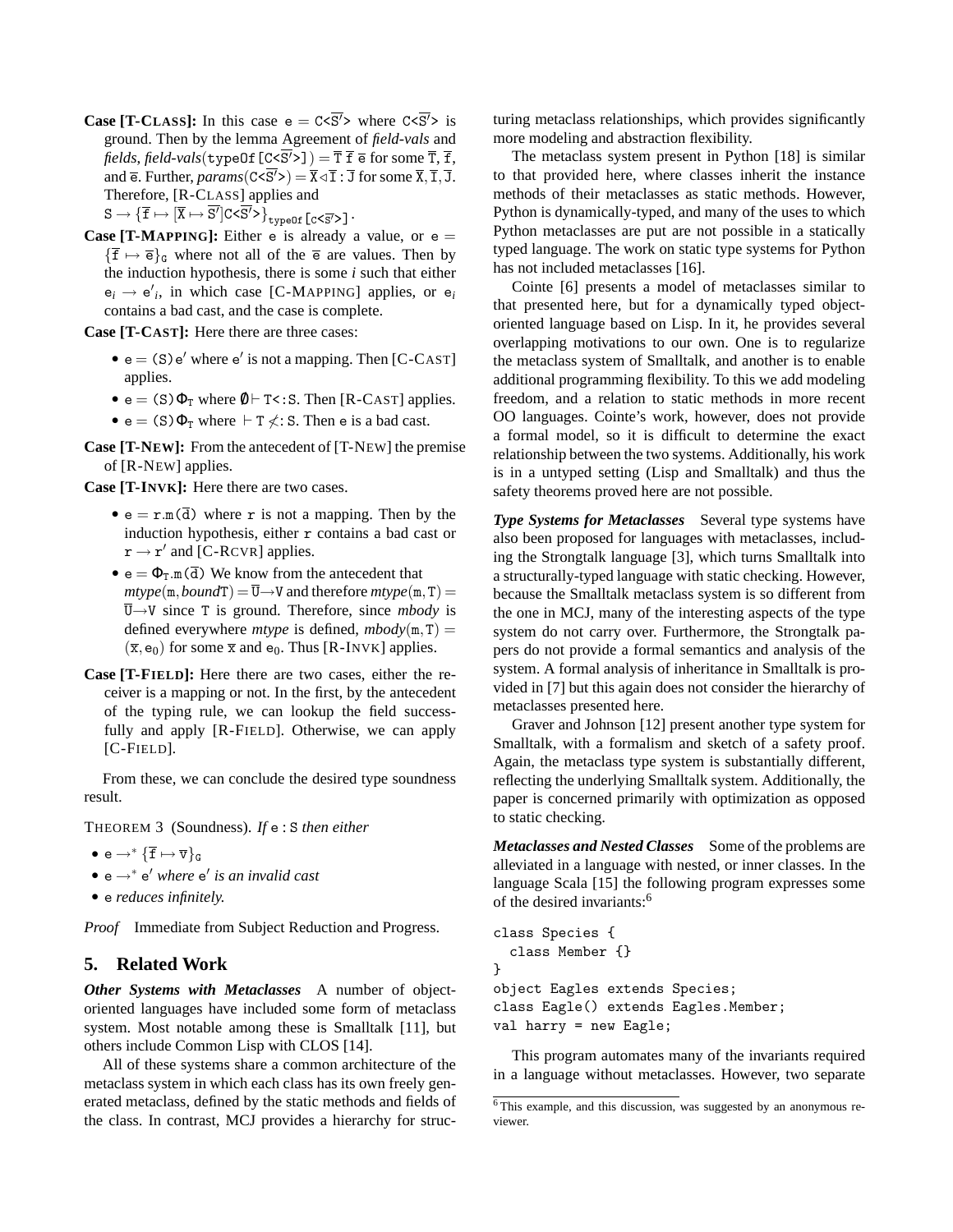classes must still be constructed per Species. Further, the fundamental problem of not being able to group classes by functionality in the same way as instances remains. Inner classes are not constrained by invariants imposed by their enclosing class. In MCJ, the invariants of the kind are enforced by the type system.

*Prototype Systems* When viewed as "instance generators", our metaclasses are similar to prototypes in untyped languages such as Self. Prototypes generate new instances, which themselves can generate new instances. Our language is more restrictive than prototype-based languages in the sense that all metaclasses and instance classes must be declared statically (i.e., by writing down class definitions). But our language is more expressive in the sense that we include classes and subclassing relationships. Also, unlike typical prototype-based languages, our language is statically typed.

Formalized calculi for object-oriented languages are abundant in the programming languages community today, including Featherweight Java [13], upon which MCJ is based. However, none of them have considered metaclasses, or even static methods, which are the closest analogue in the Java Programming Language of the metaclass functionality in MCJ.

Finally, the motivation for this work comes from the language MetaGen, introduced in [2]. MetaGen can be seen as an extension of MCJ, which provides numerous other advanced type features. Here we restrict ourselves to metaclasses and analyze the properties of the system formally.

# **6. Conclusions and Future Work**

With MCJ, we have devised a core calculus for metaclasses that is more flexible than that available in more traditional metaclass systems such as Smalltalk and that allows clean expression of many common design patterns. In doing so, we have demonstrated that metaclasses can be added to a nominally-typed, statically-checked language without either significant complication of the semantics or difficulty in the proof of soundness.

In addition to this contribution, we have elucidated several other important points about the integration of metaclasses into an object-oriented system. The typeOf type operator is to our knowledge unique, and plays a key role in the soundness of the system. The discovery that the Class class played no special role, and that thus the class and metaclass hierarchies could both be rooted at Object is also novel. Finally, we have shown how an expressive framework of metaclasses has positive effects in other areas of the language, such as mechanisms for object construction.

A natural extension of the work in this paper is to expand MCJ to include more of the features presented in [2], so as to allow inclusion of the system for checking dimensions of physical quantities. Such an extension would allow for a proof of "dimensional soundness" in the resulting system. Further, the calculus presented here is sufficient for demon-

strating the technical detail, but not for practical programming. Many extensions would be necessary for MCJ to become a usable language in practice.

One of the most important extensions is a mechanism for side effects. Imperative features present some difficulties for this calculus as formulated. The most important problem is that the initializers for static fields are re-evaluated every time the class is used as an expression. If those expressions had side effects, this prospect would make static fields unusable. One potential solution is to remember the previously evaluated results, as is done in the Java Programming Language, but more work remains in this area.

Another interesting extension would be to expand our calculus to include either multiple inheritance (as does Python) or some alternative such as mixins or traits, as there may be interesting interactions between metaclasses and these features that have yet to be discovered.

Finally, the language has not yet been implemented. An implementation might suggest changes to the language, or make the differences with other languages clearer. Further, an implementation on the Java Virtual Machine would be a useful area of exploration.

# **Acknowledgments**

We would like to thank Jan-Willem Maessen for his feedback on the formal rules presented in this paper. We also thank David Chase for helpful skepticism, Victor Luchangco for many valuable discussions, and Guy Steele for his many helpful comments. Finally, several anonymous reviewers gave very helpful critiques.

# **References**

- [1] Eric Allen, Jonathan Bannet, and Robert Cartwright. A firstclass approach to genericity. In *Proceedings of the 2003 ACM SIGPLAN conference on Object-Oriented Programming, Systems, Languages, and Applications*, pages 96–114. ACM Press, 2003.
- [2] Eric Allen, David Chase, Victor Luchangco, Jan-Willem Maessen, and Guy Steele. Object-Oriented Units of Measurement. In *Proceedings of the 2004 ACM SIG-PLAN Conference on Object-oriented Programing, Systems, Languages, and Applications*, 2004. Available at http://research.sun.com/projects, under Programming Languages.
- [3] Gilad Bracha and David Griswold. Strongtalk: Typechecking Smalltalk in a Production Environment. In *Proceedings of the OOPSLA '93 Conference on Object-Oriented Programming Systems, Languages and Applications*, pages 215–230, September 1993.
- [4] Luca Cardelli. A semantics of multiple inheritance. In *Proc. of the international symposium on Semantics of data types*, pages 51–67. Springer-Verlag New York, Inc., 1984.
- [5] Robert Cartwright and Guy L. Steele, Jr. Compatible genericity with run-time types for the Java Programming Language. In *Proceedings of the 1998 ACM SIGPLAN*